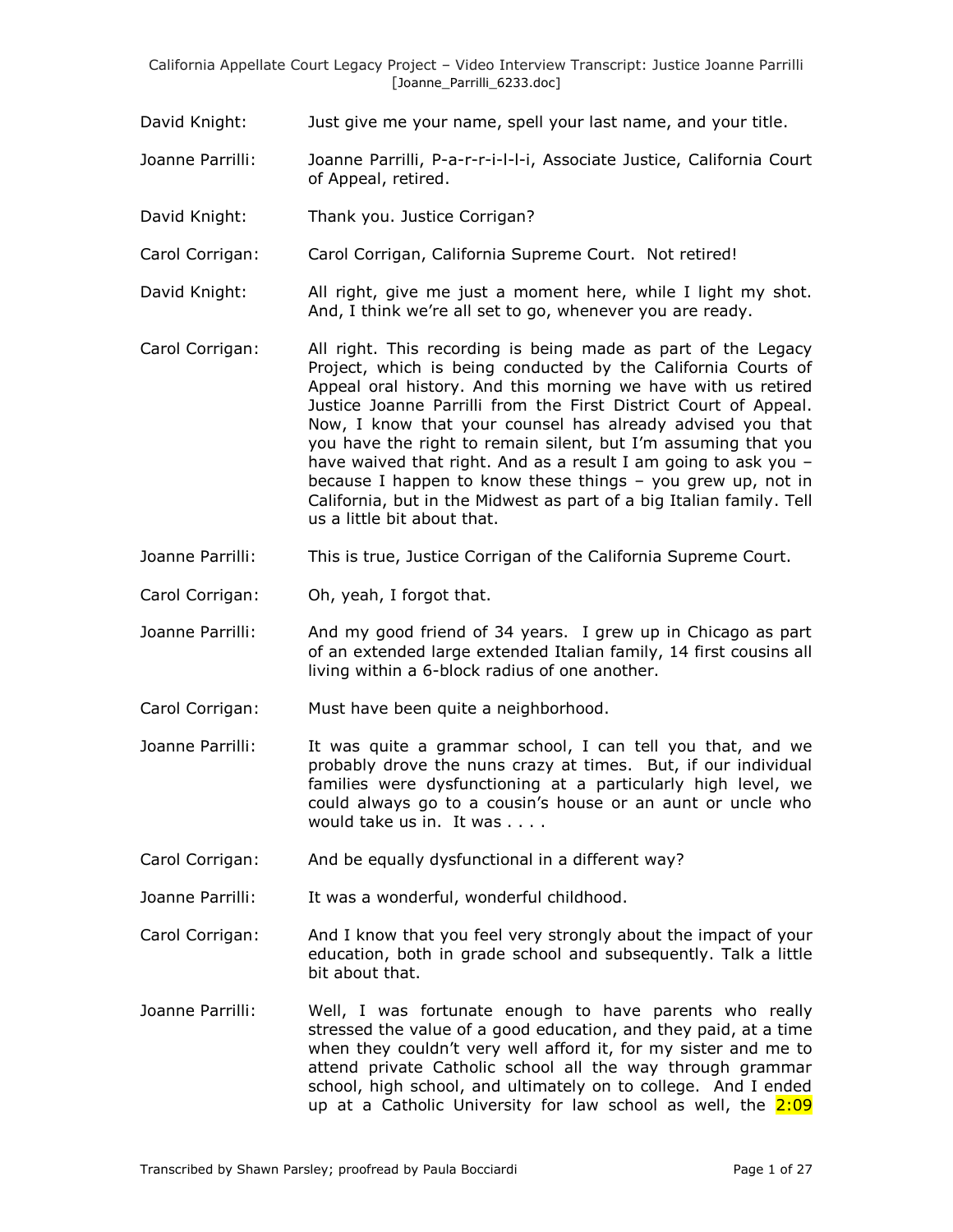University of San Francisco. The nuns that we had in grammar school were particularly well educated for the time. They were . . . . Most of them had master's degrees or were working on them while they were teaching in the grammar schools. And it was somewhat archaic by today's standards, in that the boys' school was separate from the girls' school, and we had a bridge connecting the two. But . . . .

- Carol Corrigan: With snarling guard dogs on the bridge?
- Joanne Parrilli: Practically, but there was a scandal two years when they were short of nuns and they had to double up a class, and unfortunately it was mine. So, for the 3rd grade and 5th grade, I actually got to be in a classroom with boys, although they sat on the other side. But those women were particularly hard working, and imbued in us a sense of responsibility, and I think that set me on the track that I ended up following.
- Carol Corrigan: What order of sisters?
- Joanne Parrilli: Society of the Holy Child Jesus, which were the kind of female counterparts to the Jesuits. And it was a Jesuit environment. I lived on the campus of Loyola University growing up. I thought all priests were Jesuits until I came to California.
- Carol Corrigan: That's okay, all the Jesuits think that, too. I know that you have a number of wonderful memories from your childhood. Share some of those.
- Joanne Parrilli: I think probably the two strongest memories I have are of the Sunday dinners at my grandparents' house, because we would go every Sunday, and of course every holiday, to my father's parents' house. And it was, you know, packed with cousins, packed with aunts and uncles in an apartment that I find incredible to believe that this family lived in. My dad had five brothers – there were six boys and one girl – and they lived in that apartment from the time my dad was 14 years old, all of them in a three-bedroom apartment with no dishwasher in the kitchen, on those Sunday dinners. The women would go out and wash the dishes, the men would drift off to watch football, ostensibly – they'd all be snoring in short order – and then we'd all reconvene at the table at about 6:00 and start eating again. So, dinners roughly went from 1:00 in the afternoon until about 9:30 at night, when us kids had to get home. So that's a very, very strong memory, and I remember my grandfather washing all our little hands in the one bathroom in that apartment.

The other memory that I have is of working in my parents' grocery store. My parents had a mom-and-pop food shop right at the corner of Loyola and Sheridan.

Carol Corrigan: What was it called? 4:28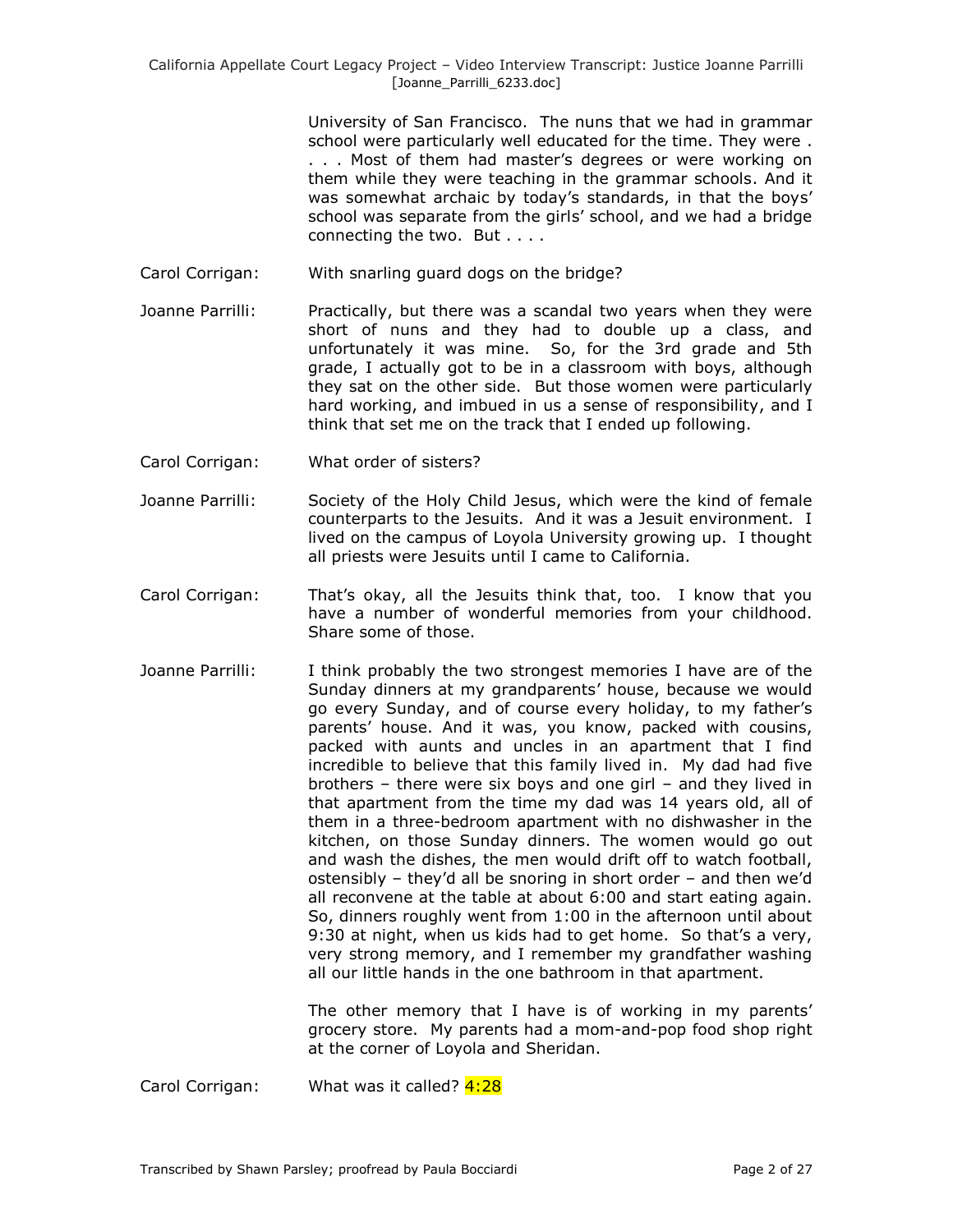- Joanne Parrilli: The Loyola Food Shop. And I worked there from the time I was nine years old. I loved being behind the counter. I loved the interchange with customers and getting to know the people on our block – very much a sense of neighborhood and community. And my parents became the surrogate counselors for the two dormitories that were on the street in those days – a boys' dormitory and a girls' dormitory. And I'll never forget coming home from school in September and finding one or two students – new, you know, freshmen – with tears in their eyes, as my mother would be making a sandwich for them and telling them everything was going to be okay. And my parents became the chaperones for the dances at Loyola University. And it was a great neighborhood and a great way to grow up.
- Carol Corrigan: There was a time when you thought of tossing scholarship aside and pursuing a career on the stage. How did that happen?
- Joanne Parrilli: Well, I was very interested in drama, both in grammar school I had the lead in the 8th grade play – and in high school as well.
- Carol Corrigan: What play?
- Joanne Parrilli: Well, I played Widow Paroo in *Music Man* in high school. But I did; I had the desire to become an actress. So about my junior year I decided I would just chuck it all and head off to New York, on a freight train probably. And kindly Sister Catherine, a Benedictine nun at this point, all-girls high school, put her arm around me and took me into her counseling office and suggested that I was a bright girl and I was obviously restless – maybe we should think about college a little early. So I never got a high school diploma. I finished that . . . .
- Carol Corrigan: Ahh, that explains a great deal.
- Joanne Parrilli: I'm sure it does. I finished high school that junior year and started Loyola University in the fall.
- Carol Corrigan: Well, just to make up for it, would you like to do a little Blanche from *Streetcar Named Desire?*
- Joanne Parrilli: *[laughs]* No, but you'd have to talk to my agent about that.
- Carol Corrigan: Oh, okay.
- Joanne Parrilli: Yeah.
- Carol Corrigan: Then there was the siren song of the West Coast. How did you end up coming to west?
- Joanne Parrilli: In the Summer of Love I got here a little early, I came out in January of 1968, once again restless after only 2-1/2 years of college at Loyola – I decided it was time to come to the  $6:23$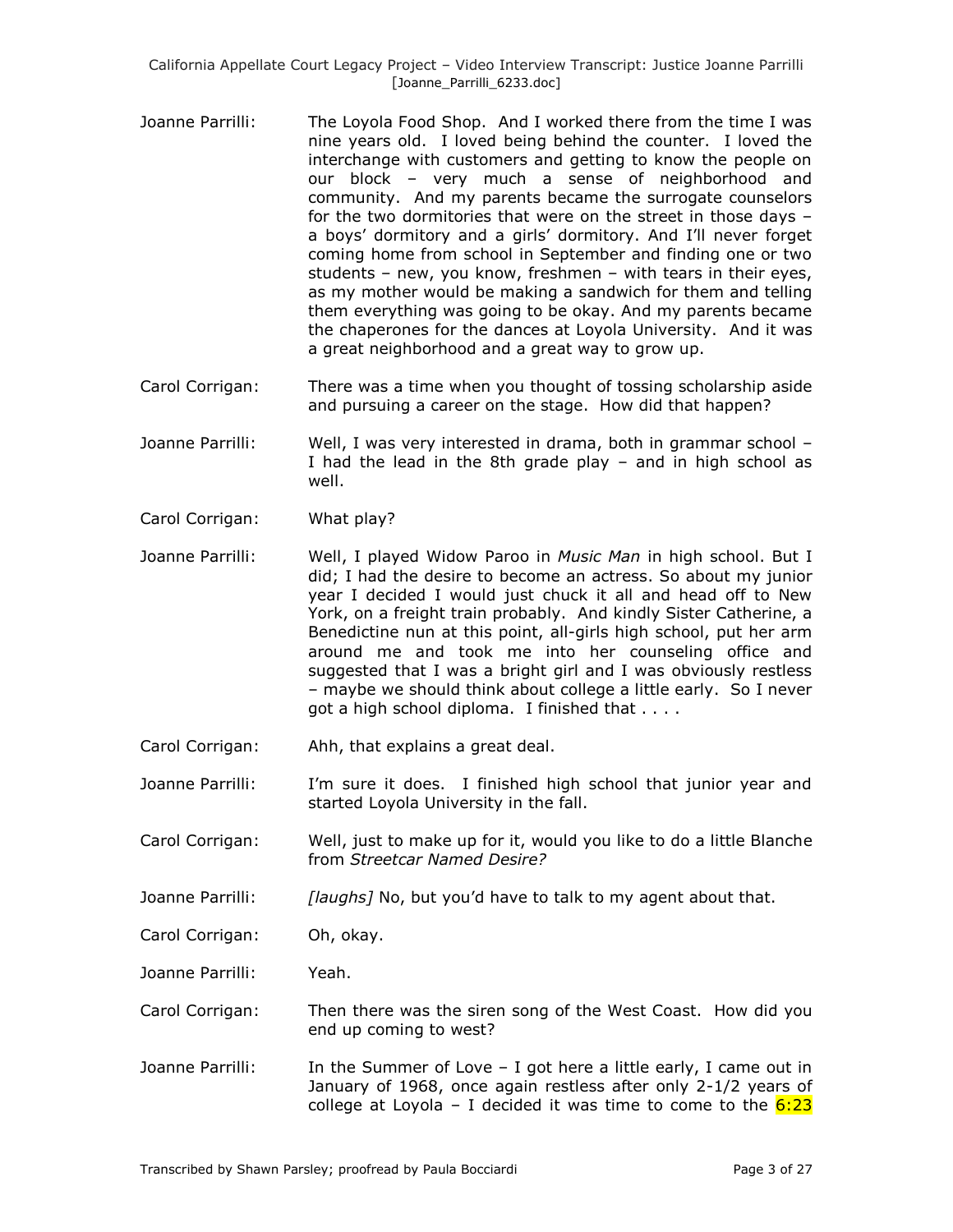West Coast and ended up out here and have never looked back. I have now been out here longer that I spent in Chicago, and although I love Chicago the West Coast is my home.

- Carol Corrigan: And when you came you didn't go right into school, I know.
- Joanne Parrilli: Oh no no no. I was ready to take on the world. I worked at a number of different jobs: started training with the phone company as a service representative, then I worked at the Post Office, the Fleet Post Office down at Army Street, or just off of Army Street, then I worked in several . . . two different doctor's offices as a receptionist. And finally the light bulb kind of went on that I didn't want to spend the rest of my life doing those things. And it was too late for medical school, but I realized I wanted to have a profession, and the law seemed to be the logical one. So I went back, finished my degree very quickly at SF State, and graduated like the third week of August and started law school the next week.
- Carol Corrigan: Wow. The Post Office wasn't for you?
- Joanne Parrilli: You know, after working at the Post Office, I remain eternally grateful for every delivered piece of mail that I get. It was the midnight shift at the Fleet Post Office during Vietnam time, so there was lots of mail coming through, but what a cast of characters.
- Carol Corrigan: How did you pick USF for law school?
- Joanne Parrilli: USF picked me, I guess would be the polite way to say it. I had applied at Boalt and at Hastings and was put on a waiting list at Hastings. I went to my first week at USF and decided to stay there, and unwittingly it was probably one of the better decisions I've ever made in my life. All of the jobs that I got after law school and the best friends I made at any stage of education were the friends I met at USF, and I still have close ties to the school. When I was asked to teach at Boalt a number of years later, I took great pride in teaching there for one semester and then decided to teach at USF.
- Carol Corrigan: So here you are, first year of law school, the world is at your feet. How did you select your career focus?
- Joanne Parrilli: Interesting I had always been goal-oriented. And going into law school, I had a desire to figure out by the end of my first year – God knows how I was going to do this – but I made up my mind that I was going to figure out what area of the law I really liked, and that by the end of my third year, I wanted to be the best in that subject matter. And going in, I was hopeful, I guess, that it would be something like real estate or contracts – I might go down to Hollywood and negotiate for stars – or even probate in trusts and estates. The first semester we took criminal procedure, and our professor sent us down to the **9:07**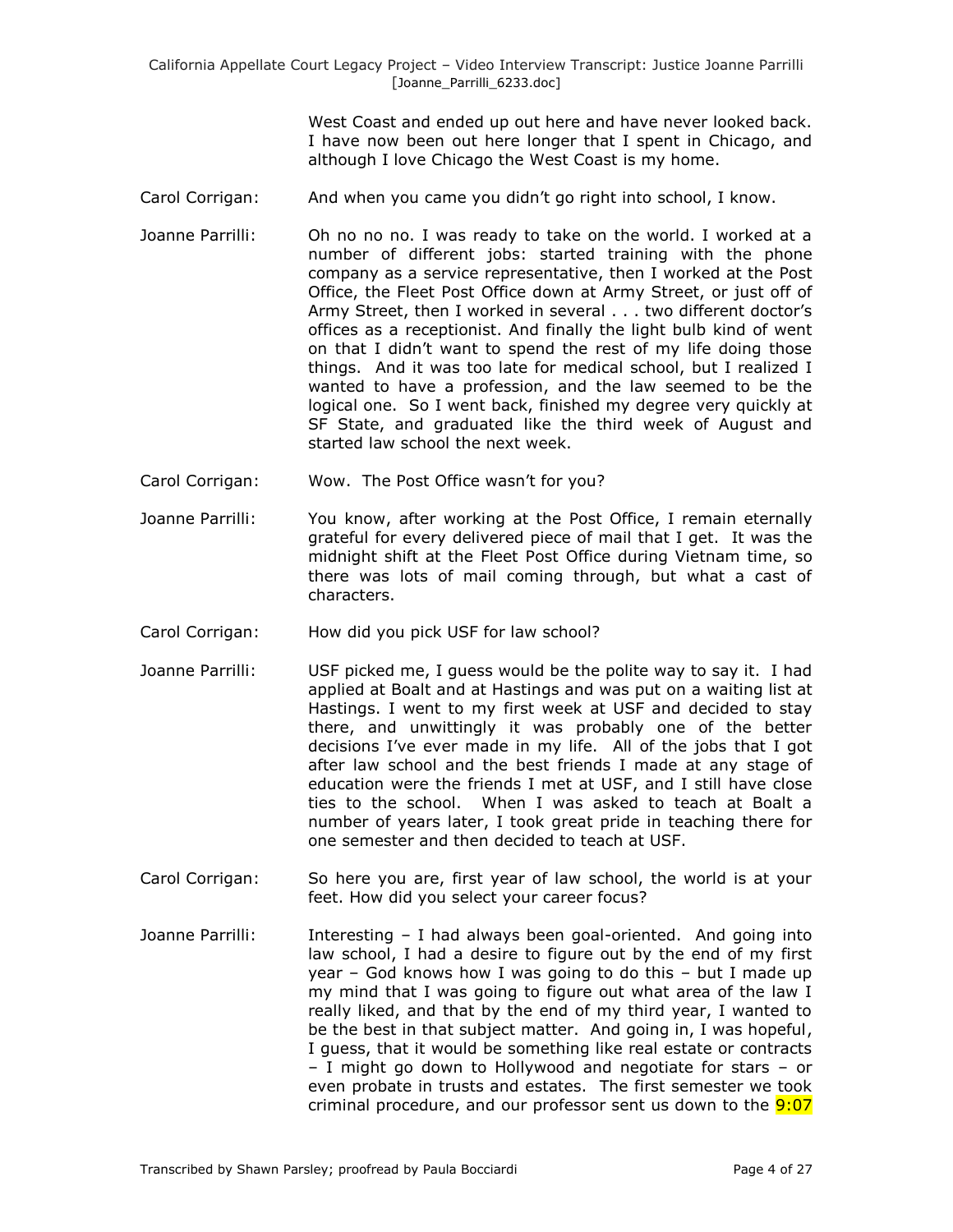Hall of Justice on Bryant Street, and I became hooked. I was fascinated by the criminal courts and what went on, the language I didn't understand, and the drama, of course, and focused on that my first year on. My second year in law school I was privileged to be part of an experimental clinic that was just being formed. The Council for Legal Education and Professional Responsibility funded it, and USF had a criminal law clinic out in the Public Defender's Office in Marin County, which I got to be in in my second year because they wanted to have teaching assistants prepared for the next class. So I took evidence in the summertime in Hastings and went into that clinic and worked probably 60-hour weeks from that point on, not showing up at law school much anymore, taking night classes. And when I came back to get ready for the bar in my last semester, some of my classmates were sort of surprised. They thought I had dropped out.

- Carol Corrigan: *[laughs]* Who is that woman? So, did you find some overlap between your love of drama and presentation and your ultimate work as a trial lawyer?
- Joanne Parrilli: It was the best of all possible worlds. It was drama, it was theater, but nobody gave you the script. You had to develop it as it went along with very real facts and very real people. And I loved it.
- Carol Corrigan: So no central casting for the prime witness, and . . . ?
- Joanne Parrilli: No, much as I wished at times that could happen.
- Carol Corrigan: So, you kind of got hooked by going down and watching things at Bryant Street here in San Francisco, and then a public defender experience. How did you wander into the District Attorney's Office in Alameda County?
- Joanne Parrilli: As a result of those three semesters I spent in Marin County, working in the Public Defender's Office, I perceived that the real power in the courtroom was on the other side of the table – the power to do good, the power to listen to people, and to make critical decisions. So I decided I wanted to go work in a district attorney's office. I was also probably tired of watching the public defenders lose, and I figured I'd enjoy winning more. But I went to one of the judges on the bench there – Judge Gary Thomas, also a USF grad – and I told him that I really would like to switch sides and would he . . . . I had done a number of things before him at a law-and-motion calendar and preliminary hearings, and would he be willing to write me a letter for the Marin County DA's Office? And, I'll never forget, he shook his head, he said, "There are only two offices I would encourage you to work in in this state. One is Alameda County, and one is Los Angeles, because I don't know anybody in either place, but I'll be happy to write you a letter." And he  $11:43$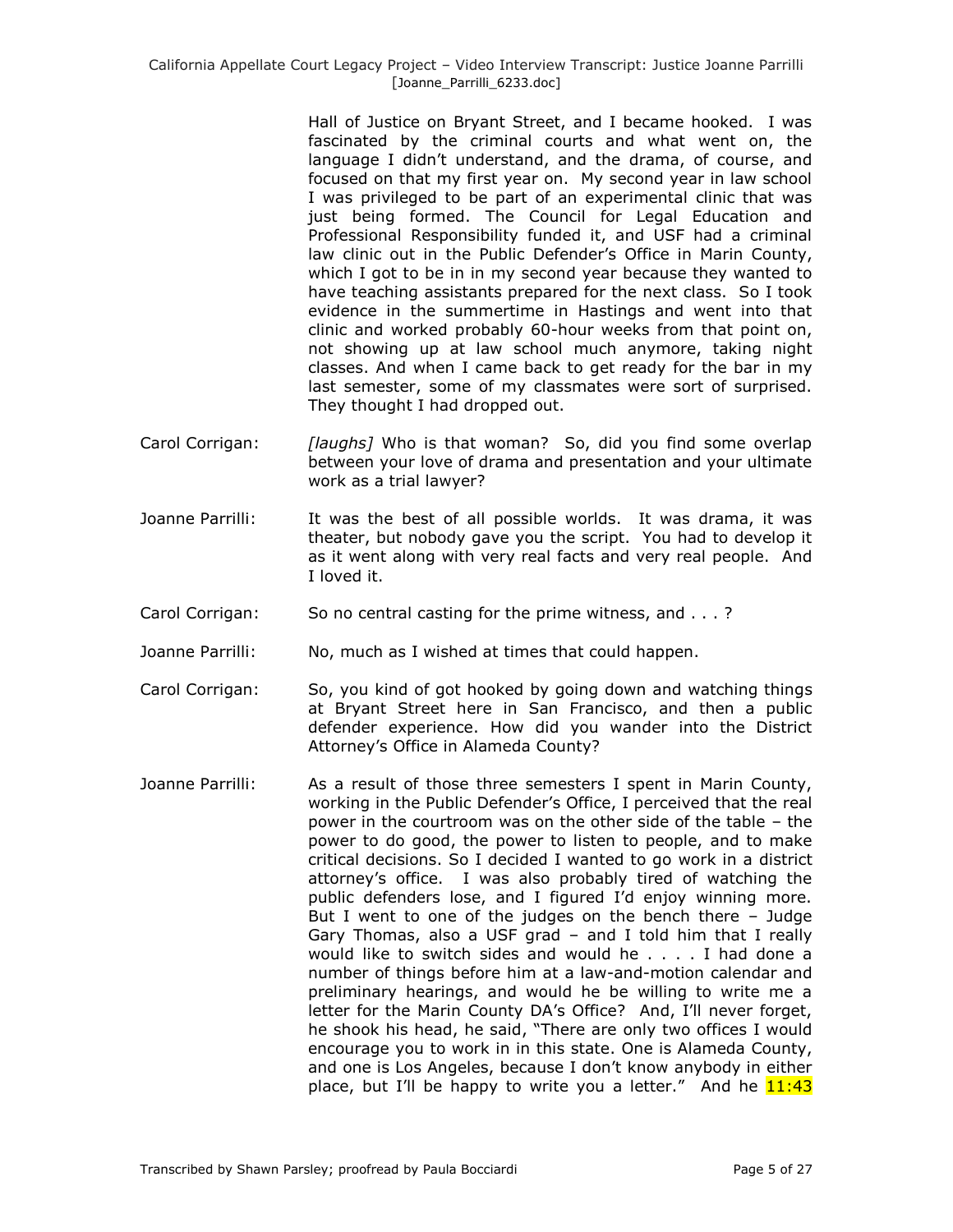> did. And that was the beginning of my transfer across the Bay to Alameda County.

- Carol Corrigan: It was quite a run you had there in Alameda County. And we should talk a little bit about it, at lots of different levels. Did you find any resistance to women as trial lawyers? This would have been what, 1973?
- Joanne Parrilli: I graduated in 1974. Yeah, I took the bar in the summer of '74 and was sworn in that December.
- Carol Corrigan: But you clerked in the DA's Office first, didn't you?
- Joanne Parrilli: I clerked that summer. The practice then was to wait 'til people had taken the bar and then they would come to work for the summer. That summer I think there were eight of us that were hired as law clerks. I was the only girl. Several of my classmates from USF were part of that group, Rock Harmon and Mike Walsh, and we had all been in that clinic in Marin County together. But on the off-chance that I might actually pass the bar, they hired a third-year Hastings student who lived in San Francisco and didn't have a car, and we began commuting together. And that began a friendship of 34 years this year.
- Carol Corrigan: Obviously, they were scraping the bottom of the barrel when they found that third-year Hastings student. But we probably should confess that that 30-year friendship is the one between the two participants here, and it's nothing short of miraculous that we both survived some of those car journeys. But we'll talk about that off camera.
- Joanne Parrilli: Well, I have to confess that as we drove across the Bay this morning, coming the other way – from the East Bay to here – it did bring back those memories of early-morning drives in the opposite direction.
- Carol Corrigan: So women in the law, women trial lawyers . . . .
- Joanne Parrilli: It was the beginning, it was really just the beginning. I had one mentor ahead of me, Alice Sullivan, who went on to be a judge in Alameda County and then down in San Diego, who was a mentor for me when I first started out as a municipal court deputy. When I was a law clerk, I clerked with a woman, Alice Rae Boeker, who was a dear, dear friend, and she set the standard for putting on law-and-motion hearings, and a motion to suppress department. And I worked with Rae as I awaited those bar results. And then you had the privilege of working with her. But, you know, I always felt, especially at the municipal court level as a trial lawyer in that era, that I had the advantage. I mean, it was so new to be a woman, the juries just were enthralled. And the judges at the municipal court level seemed to be very taken by having women in their 14:07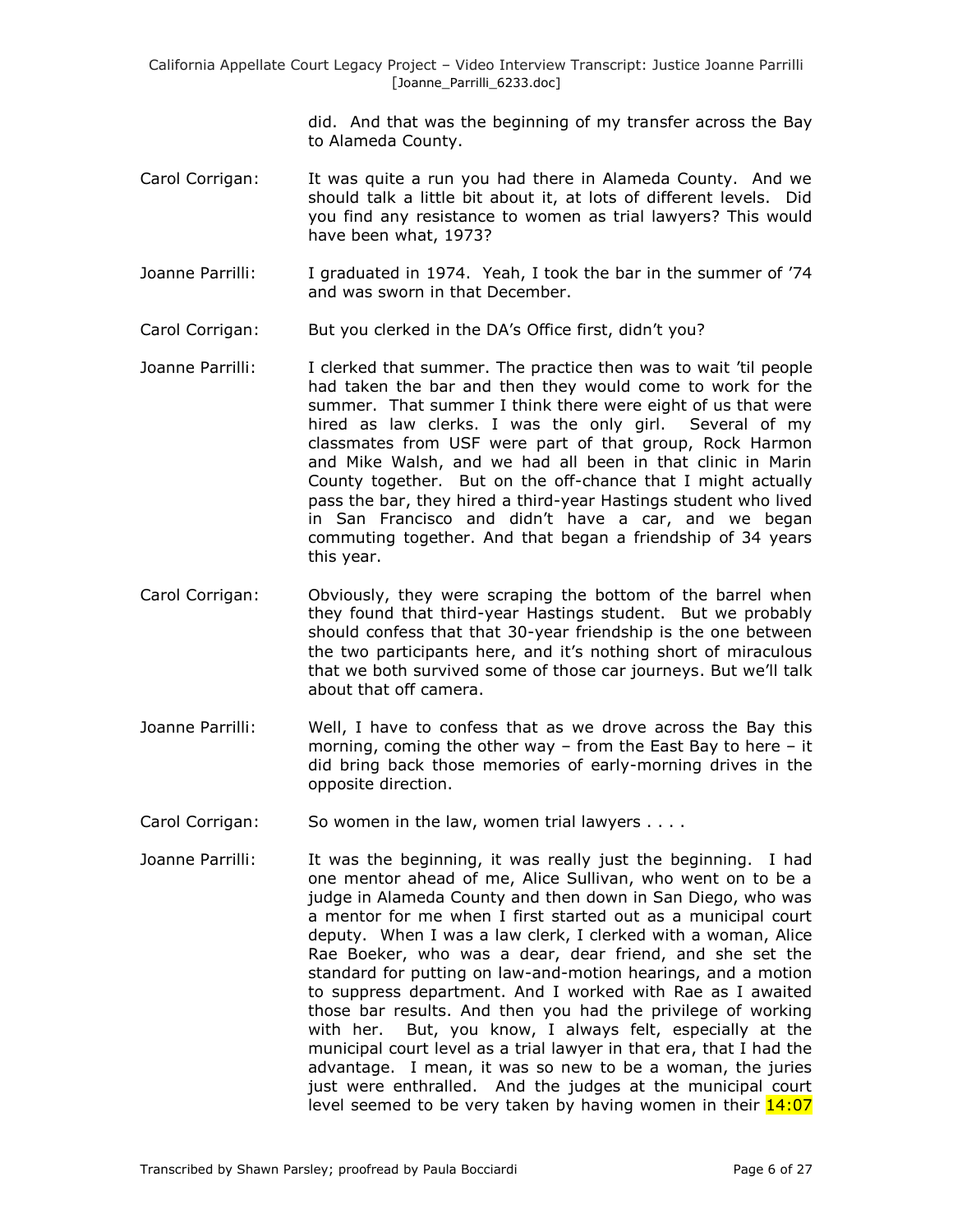courtrooms for the first time, and very respectful. When I got to superior court, some of the older judges, I think, took a dimmer view of it, but again, even with the juries, there was never a doubt. I felt that I had the advantage and the guys didn't know what to do with me. I mean, I weighed about 95 pounds in those days and I . . . and they couldn't beat up on me like they would their male opponents, and so they were kind of, you know, fumbling around for how to handle this new person in the courtroom.

- Carol Corrigan: I do recall there was a municipal court judge, a gentleman of the old school, who said to me one time, "You ought to emulate that Miss Parrilli. She's so terrific. When she's trying a case in your courtroom, you forget that she's a woman and you have to protect her."
- Joanne Parrilli: Malcolm Champlain. Yes, he was a gentleman.
- Carol Corrigan: You managed to have protected yourself reasonably well. Did you find that there was a difference in the way witnesses reacted to you?
- Joanne Parrilli: I remember very vividly and this only happened one time when I came back to the District Attorney's Office, and I was thrown in to do preliminary hearings on the more serious cases. I was talking to a witness before the hearing, and we chatted for a good 15, 20 minutes, and he looked around kind of nervously and he said, "Well, when am I going to get to talk to the lawyer?" But that was around 1980, so – no, actually it was later than that, it was about 1982. I don't remember any difficulty with the witnesses. I think that we worked so hard in those days that the witnesses and the family of the victims really appreciated it, and I think that was true for everybody. I think the guys did, too, but I know the women – the young lawyers – were really trying to prove themselves in that maledominated environment and so we worked very, very hard.
- Carol Corrigan: In those days we used to be on call to take homicide statements, and you had something of a reputation as being able to get hardened killers to confess kind of at the drop of a hat. What was your secret?
- Joanne Parrilli: I don't know, I just talked to them, and I just believed that they really did want to get it off their chest, and eventually they did.
- Carol Corrigan: Confession is good for the soul.
- Joanne Parrilli: Yeah.
- Carol Corrigan: How about presentation of self? We weren't just trying to be like the guys. How did you navigate that?  $16:23$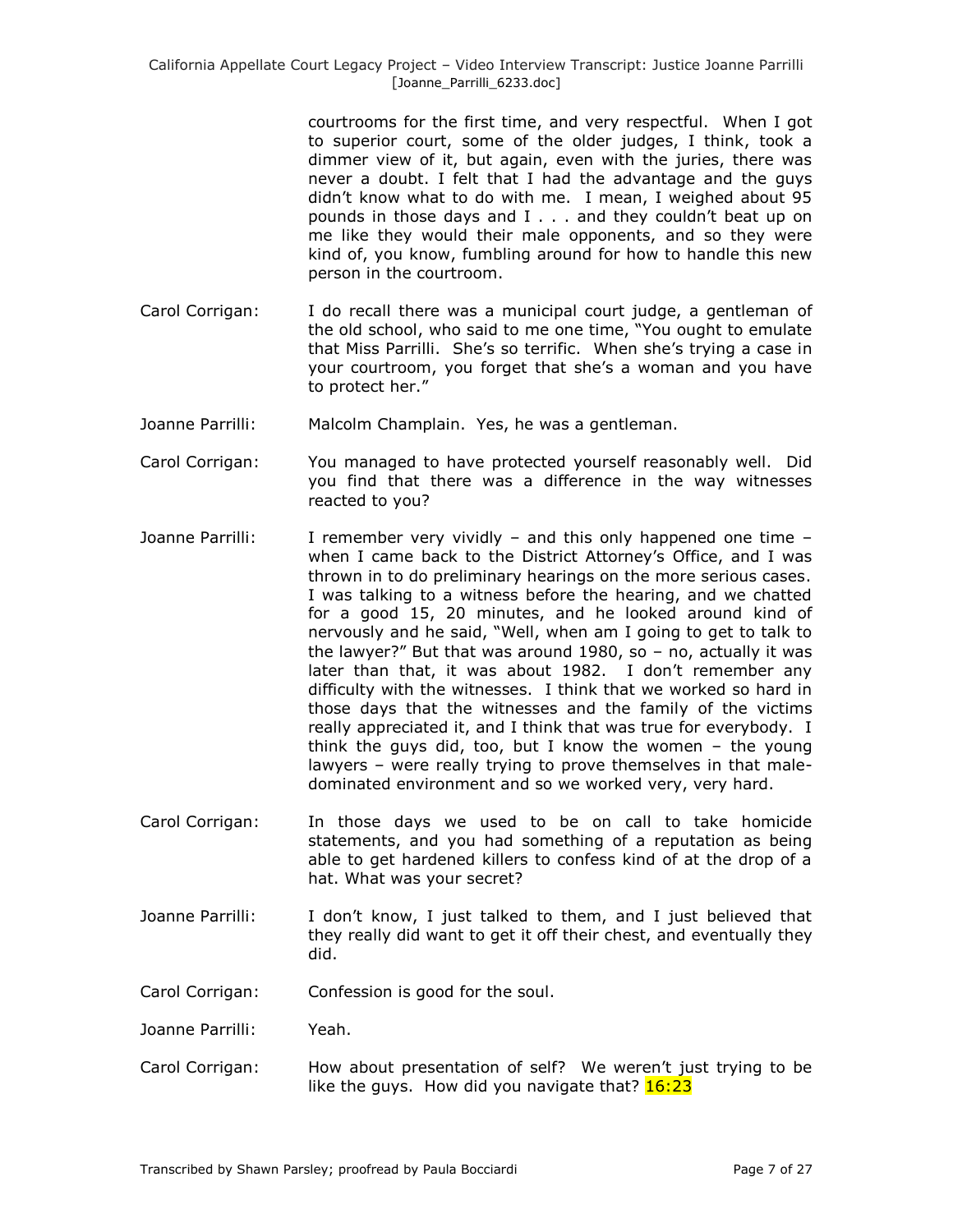- Joanne Parrilli: Well, it was interesting. Even in law school when I started working in the Public Defender's Office, you know, the question of what I was going to wear in the courtroom even came up. I've never been comfortable in high heels to this day; I loathe them. So  $I_1, \ldots$
- Carol Corrigan: Not that you couldn't use a little elevation.
- Joanne Parrilli: This is true. But I had very long hair in those days and I opted to go a route that was both economical and my calling card. I think trial lawyers all like to have something that makes them distinctive. Well, mine was to wear little three-piece suits. And I would – this was before pantsuits were in fashion – and I would go to the Brooks Brothers out on California Street, here in the city, or Saks Fifth Avenue down in Palo Alto to the boy's department, and buy these wonderful little three-piece, allwool, boys' suits. And there was a tailor at the Palo Alto store who loved to tailor them for me who was from Cuba, and he thought . . . . He got such a kick out of it and he would make the jackets a little more flared at the waist, and . . . . So then I had a collection of ties, and I would wear my very long hair with this three-piece suit.
- Carol Corrigan: Wonderful floral ties as I recall.
- Joanne Parrilli: Yes, wonderful all different kinds. And I would have to have them shortened, I remember that, but otherwise they suited me well. And then the second or third or fourth day of trial I'd come in wearing a dress, just to keep them off guard. And it was a very distinctive calling card. I mean, Jeff . . . I'm blanking on his last name.
- Carol Corrigan: Horner?
- Joanne Parrilli: No, no, the dean out at . . . .
- Carol Corrigan: Brand?
- Joanne Parrilli: Yeah, Jeff Brand out at USF, who is the dean now, was in the Public Defender's Office for a short while, and to this day, whenever he's introducing me somewhere, he has to bring up the three-piece suits. A couple of years after I did this, they started actually making women's pantsuits, and I remember a line called "Sir for Her" that I was able to slip into which was even more feminine. But the only heat I ever got about those outfits came from a woman in the District Attorney's Office, Rita Pollen, who was the head of the secretarial staff. One day we were in the restroom and she said, "Honey, I think those pantsuits are so cute, but you know, when you pass the bar and become a lawyer, you won't be able to wear those." I was furious, because I had interviewed with Buzz DeVega and Lowell Jensen in a pantsuit. And I went to Buzz and I said, "This is what I heard and, you know, is that true, can I .  $18:39$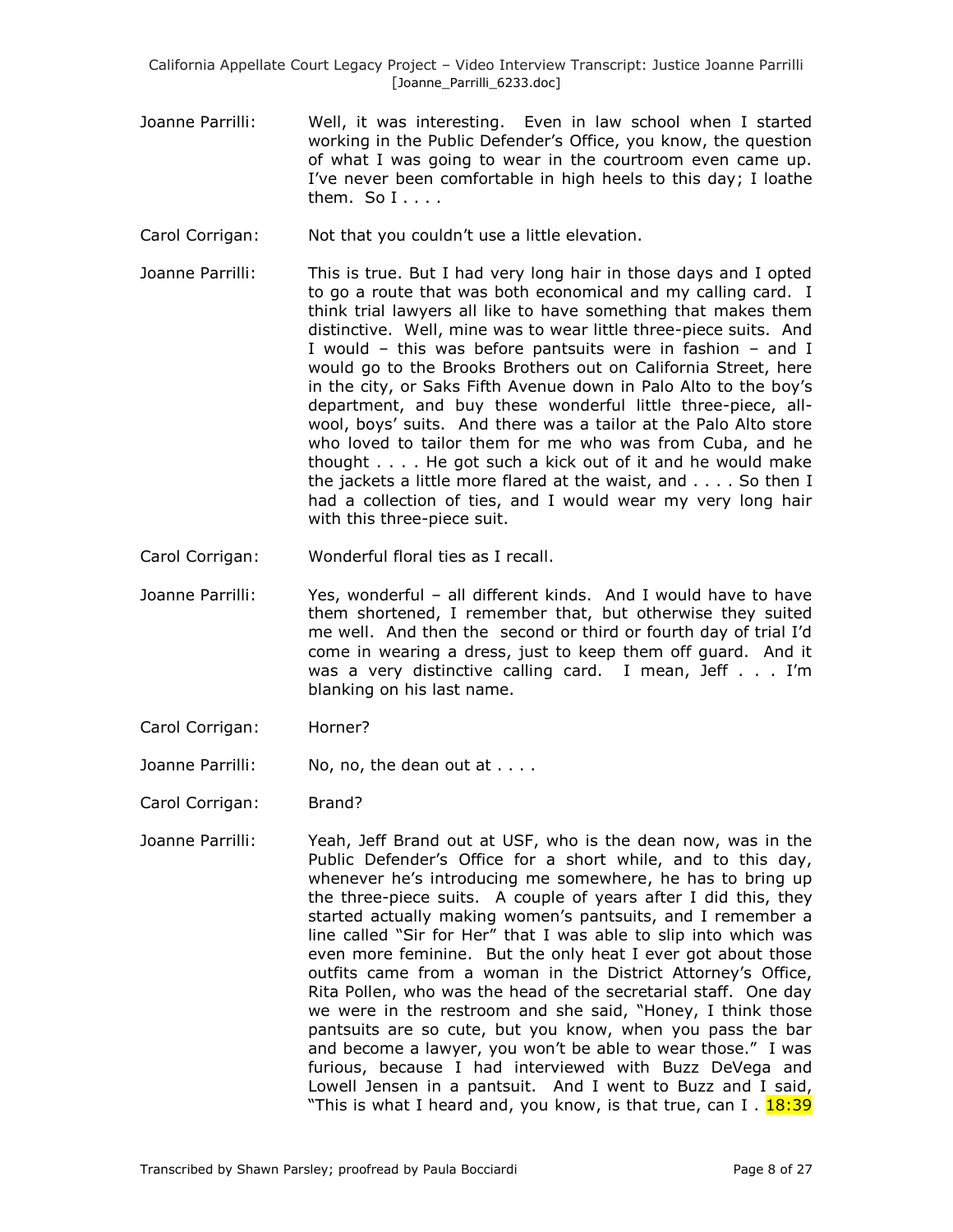> . . .?" and he laughed and he thought it was the funniest thing he had heard in a long time. "No, of course, you can wear whatever you want."

- Carol Corrigan: Ah, what does she know.
- Joanne Parrilli: Yeah.

Carol Corrigan: Who were your mentors as a trial lawyer?

- Joanne Parrilli: Oh, boy, the first one that comes to mind is Lowell Jensen. We were fortunate to work under him. He was the District Attorney of Alameda County when I was hired, and tried cases as the District Attorney, but just set such a wonderful example. I think all of us learned from Lowell. I'll never forget when I was working in that law-and-motion department awaiting my bar results. He could see that I was really getting enamored of all these narcotics officers that were testifying in these motions to suppress and – big tough guys – and they'd come in in their undercover garb and whatever. And he called me into his office one day and gave me a book by Joe Eszterhas called *Narc*, which talked about the seamier side of narcotics officers, and Lowell and I then talked about the book after I read it. And, you know, that is just the kind of guy he was and is.
- Carol Corrigan: He made that office a real family.
- Joanne Parrilli: He did. He did, indeed. Yeah.
- Carol Corrigan: Who else?
- Joanne Parrilli: Penny Cooper was a woman trial lawyer at the time who I really admired. She did defense work, of course, but I remember watching her in the courtroom and thinking, "Boy I'd like to be as good as that some day."
- Carol Corrigan: And you were. So let's talk about some of the big cases you had. You had a number of cases that were very tough ones, but also that called on your particular strengths. Talk a little bit about some of those.
- Joanne Parrilli: Well, I don't know if they called them my strengths. I know I got assigned to the Chowchilla case, which was the kidnapping of the busload of children and their burial in a chamber out in a Pleasanton rock quarry.
- Carol Corrigan: And just for people who might not . . . . Because we're really old now, we remember those, but just give a little more background on the Chowchilla kidnapping.
- Joanne Parrilli: Well, it was an infamous case 1976, I believe, was the year. We tried it in 1977, which was fairly fast, but they went by grand jury indictment. 20:45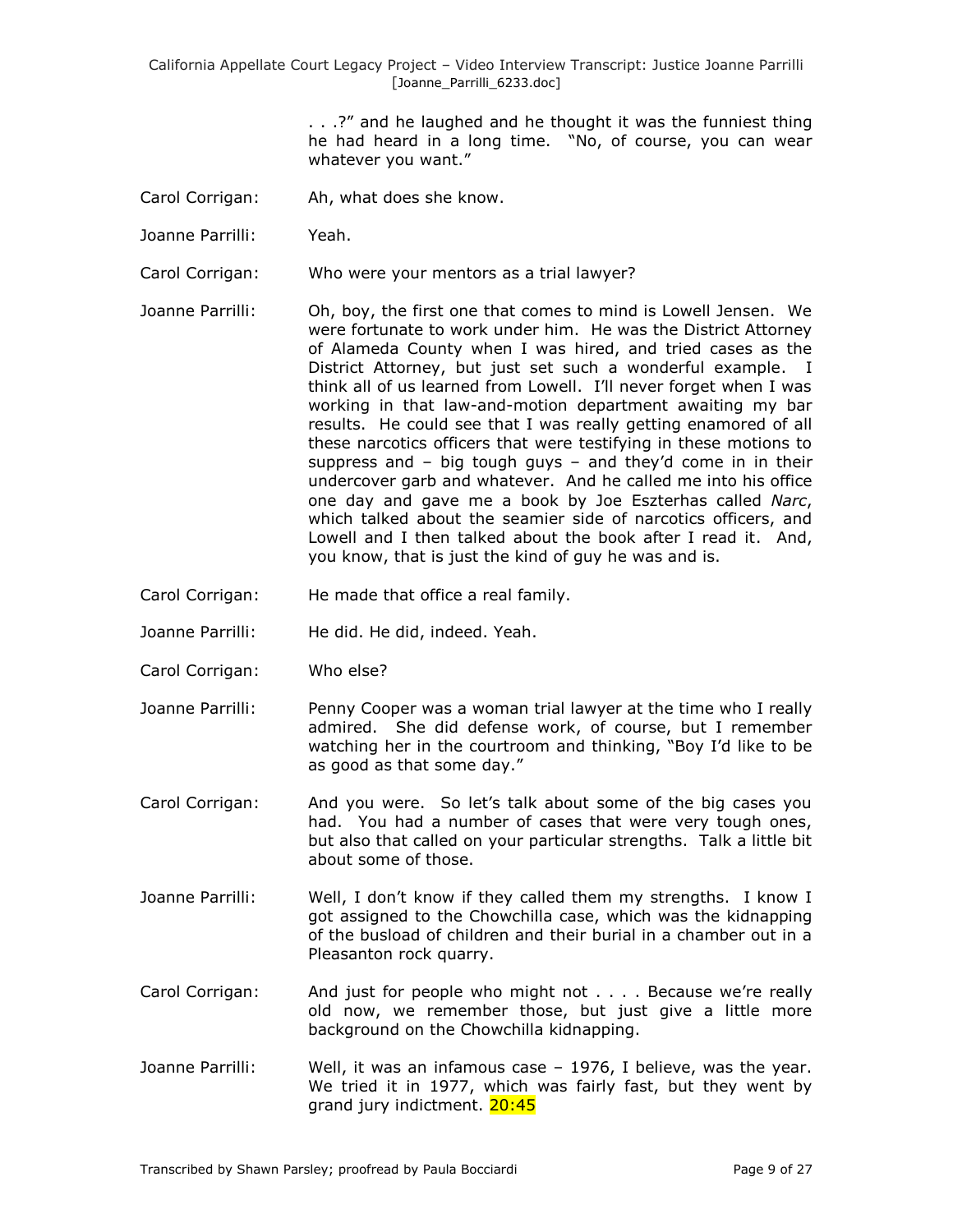Carol Corrigan: Fairly fast and a fast track for a young lawyer.

Joanne Parrilli: Yes, yes, I had only been in the office at that point three – barely three – years. Or two years.

Carol Corrigan: And the children ranged in age from . . . .

- Joanne Parrilli: I think the youngest was about 8 and the oldest was 16. Mike Reynolds was the oldest. And they were taken at gunpoint by three guys. The bus . . . school bus they were on, with their bus driver, was driven a short distance; they were put in vans and then transported to Alameda County, where they were buried in an underground moving van with incredible heat down in that chamber – dark, frightening circumstances for anybody, but especially for children – and then ransom notes were written by the kidnappers demanding millions of dollars in ransom. And eventually the bus driver was able to get up and get some air in there, open the top of the chamber. And it was a front-page newspaper case for months.
- Carol Corrigan: How long were they actually in . . . buried underground in the bus?
- Joanne Parrilli: You know, it was less than 24 hours, I don't remember the exact amount of time. But initially, the thought was that, you know, kidnapping for ransom carried a certain penalty, but kidnapping with bodily harm was life without possibility of parole, and that's what we were seeking. We were able to obtain that verdict at the trial court, but it was reversed by the appellate court, so they are eligible for parole, but they're still in and haven't had any luck in getting out in spite of the fact that at least two of them have had exemplary records in prison.
- Carol Corrigan: So, there were three kidnappers altogether?
- Joanne Parrilli: Yes, the two brothers and Fred Newhall Woods. Schoenfelds and Woods.
- Carol Corrigan: Who defended those cases?
- Joanne Parrilli: You know, we had three prosecutors. We had the Chief Assistant, Dick Haugner; Dave Minier, who is the DA in the county from which the kidnapping occurred; and then on the defense side of the table was Richard Merrill, Herb Yanowitz, and a fellow whose name I don't recall who was a public defender from the county.

Carol Corrigan: Tried in front of?

Joanne Parrilli: Tried in front of a retired judge, who came out of retirement, Deegan, and it was a court trial. We went  $\ldots$ . They  $23:12$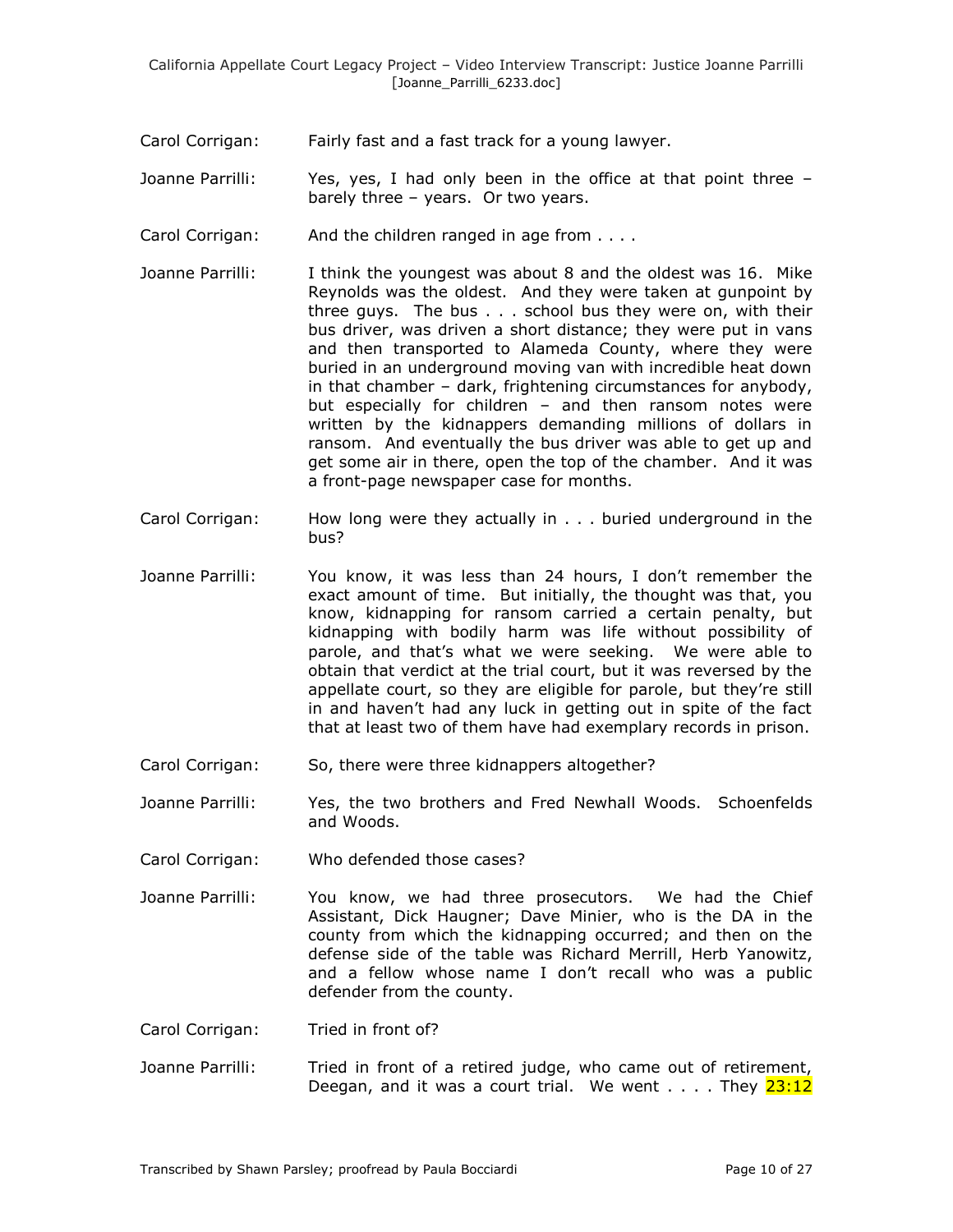> waived jury and we tried it to the judge himself who did find bodily harm on a theory of heat exhaustion.

- Carol Corrigan: The theory always was that you were added to the team, in addition to your terrific trial skills, because you could look the children in the eye.
- Joanne Parrilli: Well, I think there was a bit of sexism in the assignment. I think, for whatever reason, they figured that it would be good to have a woman on the case with all these children – which seemed odd to me because there were plenty of guys in the office with kids who probably would have done just as well, if not better, than I did. But never look a great assignment in the eye.
- Carol Corrigan: Absolutely. Okay, so there was Chowchilla, what else?
- Joanne Parrilli: Oh, one of the more memorable cases I had was the Broadway Hustler case, where five guys had initially been charged, got to the superior court . . . . I did not put the first prelim. I got to the superior court and the court granted me a motion to dismiss. And it had to go back and be redone at the municipal court level, which is where I came in. By that time a juvenile co-defendant had been added, so there were six of them. And these young men, affectionately known as the Broadway Hustlers, were trying to corner the drug trade in downtown Oakland – marijuana trafficking.
- Carol Corrigan: Things were so much more genteel then.
- Joanne Parrilli: Yes, and they, in their efforts, they attempted to run out of town a fellow by the name of Zane Burton who was dealing marijuana on their turf. And they did so by a pretty brutal assault, with a gun. And so here I was the lone prosecutor on my side of the courtroom with six defendants and six defense lawyers on their side of the courtroom. And I played that underdog role for everything it was worth, and it was really quite a memorable trial.
- Carol Corrigan: And as I recall you were on crutches for part of it, weren't you?
- Joanne Parrilli: No, that was a different case. That was a rape case where  $I$ was trying in front of Judge Bancroft – where we took a fourday recess because the judge had to go to a conference and there was a holiday involved. So, we went to up to Tahoe, and four of us – all county employees – were hit by a truck coming down the mountain and I ended up on crutches with a couple of broken toes, I think it was, and a broken nose, as I recall. I can't remember that part vividly. But yes, I did come back to the trial on crutches and the judge had me hide the crutches because he thought it would be too sympathetic. But the first time we asked to approach the bench, the bailiff got up and jumped up with the crutches, so  $\ldots$ .  $25:33$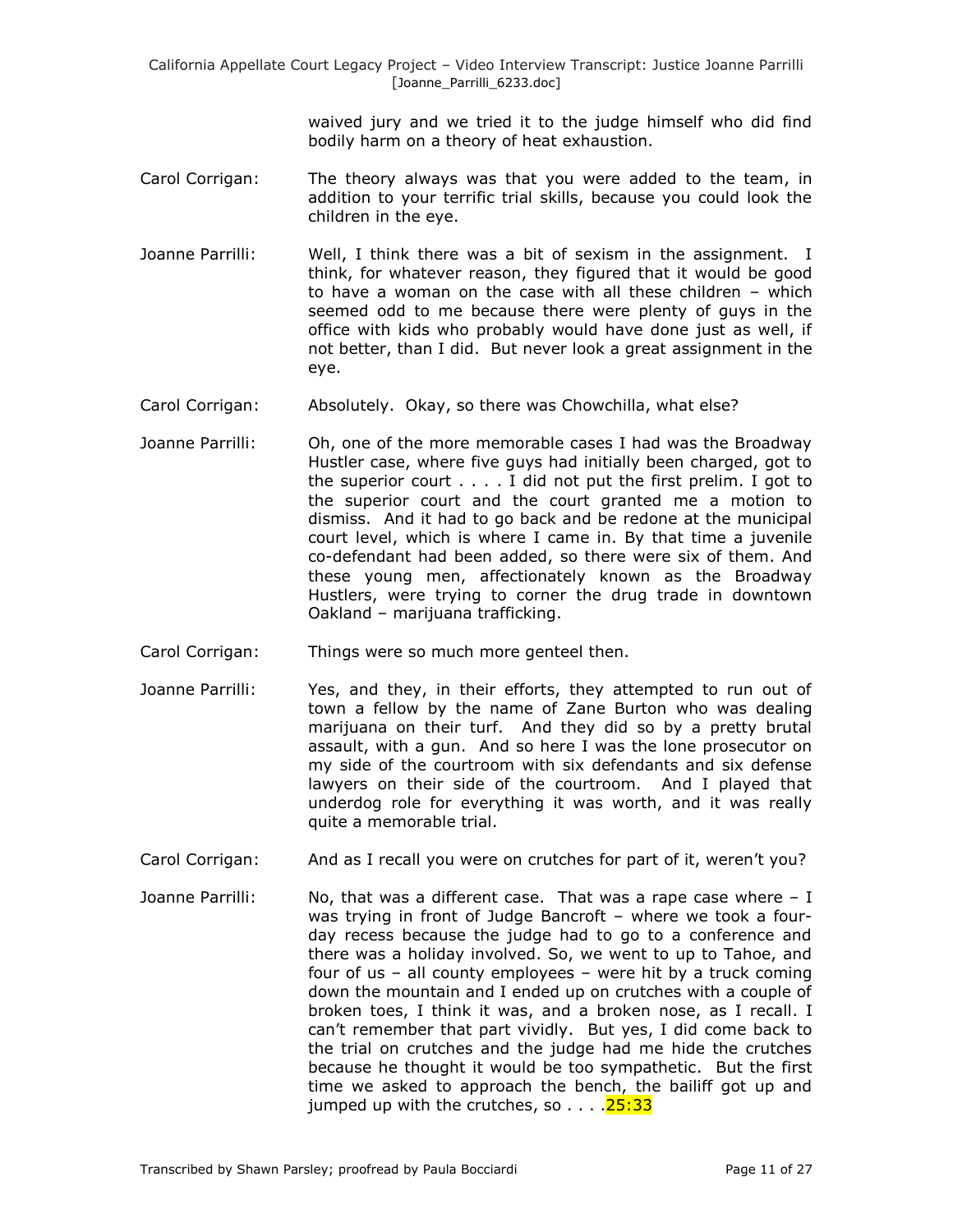- Carol Corrigan: I seem to recall when you woke up in the car after the accident you said, "Oh no, I have go," because . . . .
- Joanne Parrilli: Yeah, I did suffer a mild concussion, apparently, because I thought I was . . . had to get back to take the bar exam.
- Carol Corrigan: Well, fortunately, when you really came to your senses, you discovered you didn't have to do that again.
- Joanne Parrilli: That was the best news of all.
- Carol Corrigan: How about the *Hovey* case?
- Joanne Parrilli: Yeah, I actually charged the *Hovey* case. Hovey was initially charged just with murder, not with special circumstances. And I had another case involving Mr. Hovey which involved the kidnapping of a little girl from a park in Albany, witnessed by a 16-year-old who was particularly astute, who chased the van – got an adult and chased the van – and Hovey pushed this little girl out. She was bound and gagged in a similar way that the victim had been in other cases, and so we – along with the investigating officer from the Sheriff's Department – made Hovey on a number of murders of little girls. And I went to Lowell, and after a lot of agony myself over it 'cause of my own thoughts on the death penalty, as many intelligent people evolve, and . . . . But I went to Lowell and said if there's ever a guy for whom the death penalty existed, this is he. So we ended up charging him, and I was all set to pick a jury on the day that the Supreme Court called to say they were staying our case so they could decide the question of how you select a jury in death penalty cases. I then left the office and didn't try the case; it was tried by other lawyers.
- Carol Corrigan: So I can say, although you would be too modest to, that you were an absolutely terrific trial lawyer. And there were many, many men and women for whom you were an exemplary model. And we'll talk a little bit later about your teaching. But here you had this fabulous career, you were touted by everyone far and wide as a terrific trial lawyer – why leave that for the bench?
- Joanne Parrilli: Well, I . . . . After about five years in the DA's office, I left with the man that I would marry, who was also in the District Attorney's Office and had been there at that point for 13 years, I believe. And we left to go up to Tahoe and just take some time off. I wasn't sure that I wanted to continue that pace because, as you know, when you're in trial, you're in trial 24 hours a day, seven days a week. We went up to Tahoe with the intention of taking six months off. That turned into a year, and that turned into 18 months, and then we were broke, so we opened an office in Tahoe City. And it was a very different kind of practice. I was one of two women lawyers on the  $28:17$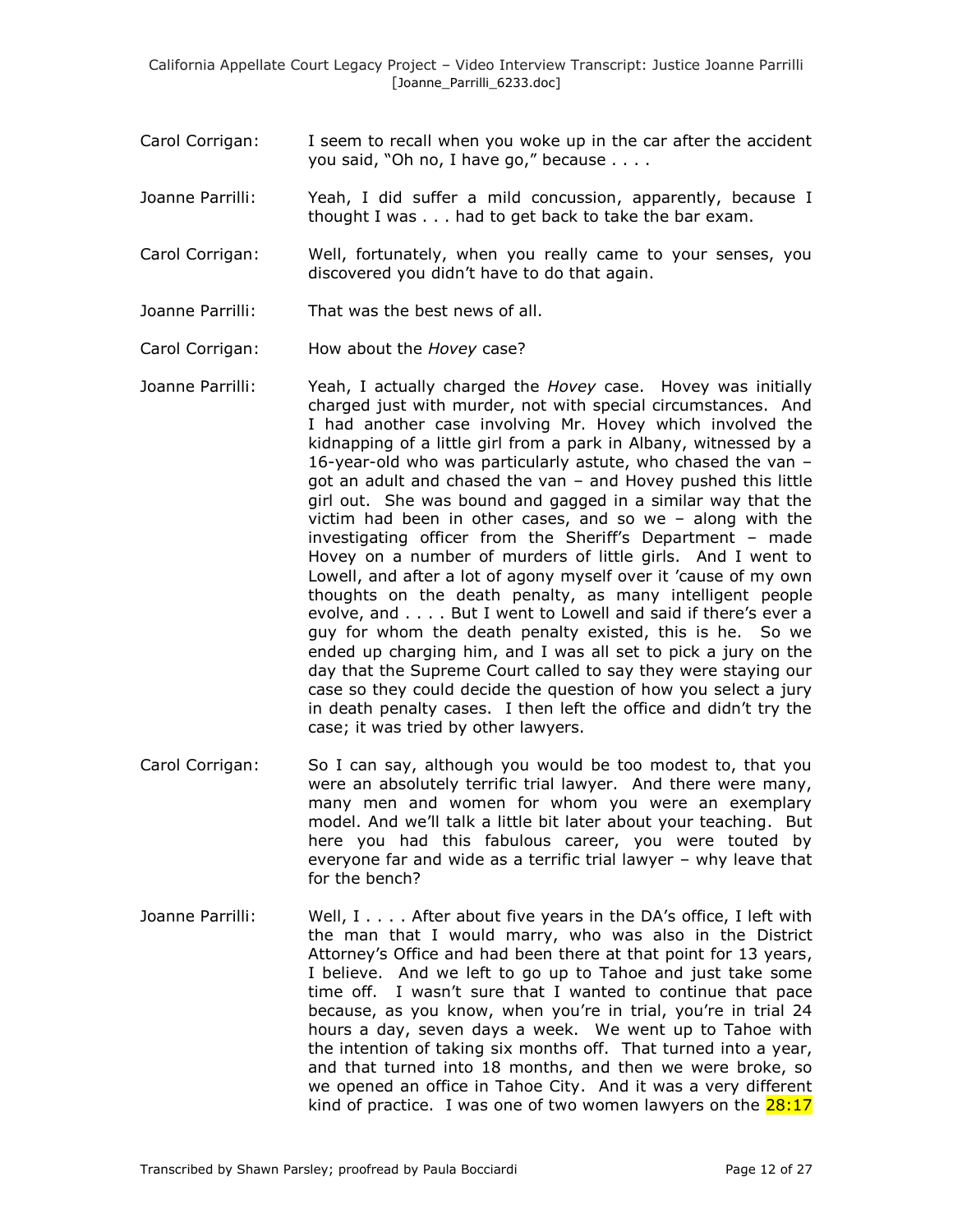North Shore at that point, and the other woman lawyer had just had a baby and didn't have a lot of time to socialize. So most of my friends were ski instructors, or skiers, and I missed the Bay Area. An opportunity came up while we had that office to come back to Marin County in the DA's Office. One of their senior trial deputies wanted to take six months off and try his hand in real estate. So they wanted someone to come in and take his place for six months. I thought, "What a kick! I could go back and try cases against people who had been my supervisor when I was a law student." Which is exactly what happened. So I went down for those six months. I . . . . They gave me four-day workweeks when I wasn't in trial, so I could go back up to the lake. And it was really . . . It was a wonderful experience. And once I did that, I knew I wanted to be back in the Bay Area. I made some wonderful women friends in the DA's Office in Marin who I'm still friends with and I knew that that climate was something that I missed. So, I went back up to Tahoe – we were not yet married – but I announced to my fiancé that I was going back to the Bay Area and I hoped he would come with, but I would understand if he didn't. Not a very diplomatic way. And at first he wasn't going to come down, but as the time got closer he decided to come down and we ended up getting married that year.

- Carol Corrigan: By . . . .
- Joanne Parrilli: By Justice Broussard.
- Carol Corrigan: Who was then . . . .
- Joanne Parrilli: On the California Supreme Court. And he had been one of my mentor judges as a judge. I learned when he was on the trial court in Alameda County – I tried a number of cases, serious cases before him, and he was always so professional, and such a good judge – that he was an Alameda County hero. So we had arranged to be married in a friend's house on that Christmas Eve of 1982. And at about 4:00 the phone rang, and it was Justice Broussard, and I answered the phone but he asked for John immediately and then I could only hear my soon-to-be-husband's end of the conversation. I heard him say, "Oh, really, judge, oh, that's too bad. Is there anything we can do?" And I assumed, well, maybe we're not getting married today. It turned out Justice Broussard's refrigerator had broken down and they had to go to Sears at 4:00 on Christmas Eve and get a new one.
- Carol Corrigan: So that delayed things for just a little while?
- Joanne Parrilli: Well, we ended up going to Justice Broussard's house to make it easier for him. We were married in his living room.
- Carol Corrigan: Did you all install the refrigerator? 30:32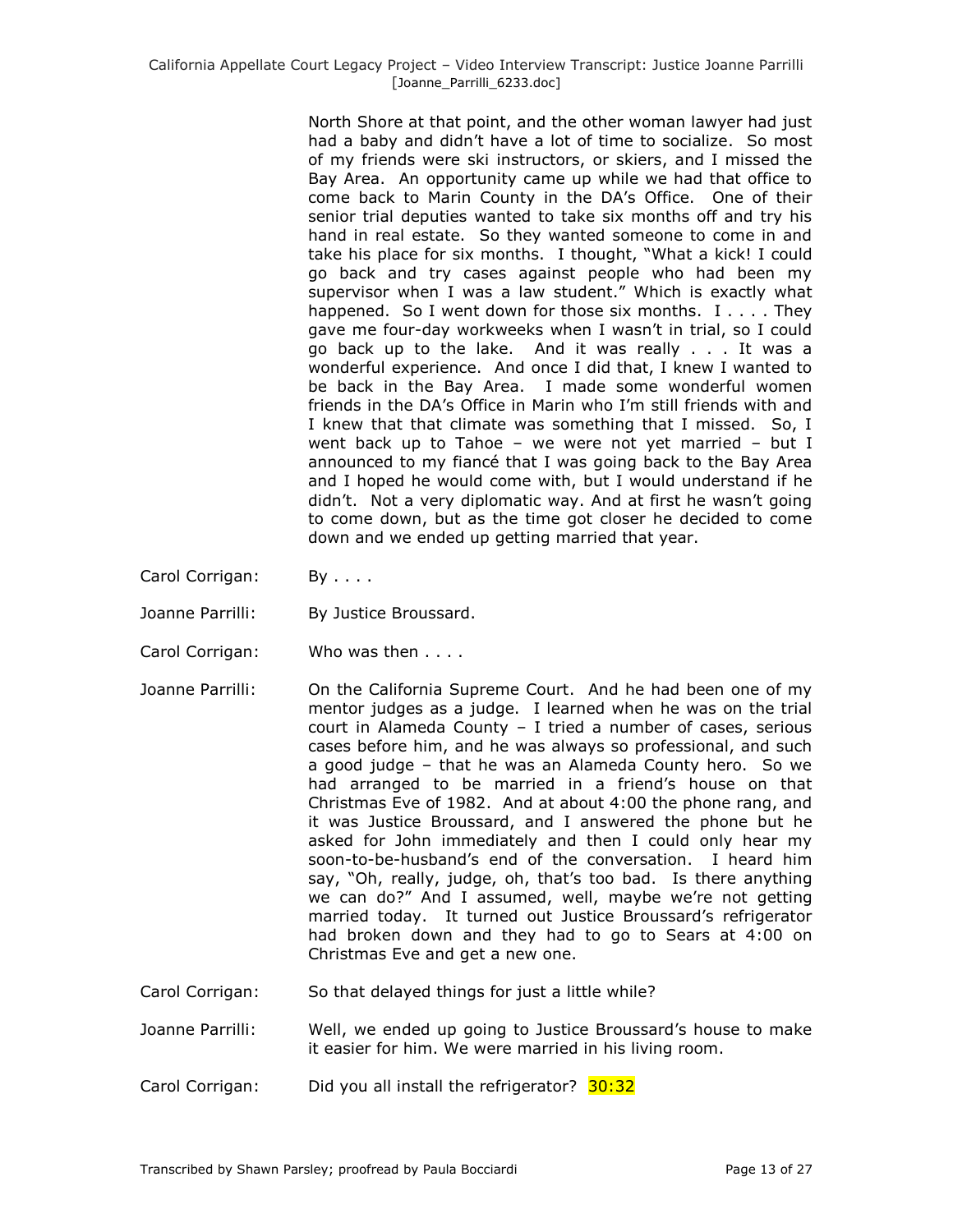Joanne Parrilli: No, he had his dad there to help with that.

- Carol Corrigan: While you were in the Marin County DA's office, you tried one case in particular that I recall that had . . . that was really cutting edge at the time. The Bunney case.
- Joanne Parrilli: Yes, the Marcia Bunney case, and I tried that in front of retired California Supreme Court Justice Louis Burke.
- Carol Corrigan: Supreme Court justices keep rotating in and out of your life.
- Joanne Parrilli: This is true. And it was a . . . he was another mentor judge. A man who was so good at the craft of judging that it was just a pleasure to try that case in front of him. And Marcia Bunney had killed her boyfriend at very close range with a shotgun, and then claimed multiple defenses of hypoglycemia, MSG poisoning, brain dysfunction. And had found a couple of doctors who hooked her up to an EKG and claimed to be able to . . . .
- Carol Corrigan: Discern.
- Joanne Parrilli: . . . . . discern from reading of her brain waves that she lacked the capacity to form malice.
- Carol Corrigan: Wow!
- Joanne Parrilli: And it was rather amazing. And I just had a hunch that something was not . . . something was fishy about this defense when one of the witnesses I was cross-examining – one of the doctors – got a tic under his eye when he was answering some questions, and I could tell I was on to something. And I was asking him at that point, "Well, is there any expert in California that can tell me about this?" "No, none that I know of." "Anybody west of the Rockies?" "No, not that I know of. Well, there's a fellow in St. Louis." Well, it turned out that there was a fellow at UCSF, right here in San Francisco – Professor David Gallin – who knew all about these characters and their so-called claim to fame with the brain-wave reading, and he became one of the best expert witnesses I ever put on, who totally debunked this theory. And Marcia was convicted of first-degree murder. I should also mention that she sat down after blowing her boyfriend away with a shotgun and wrote  $-$  I think it was 19 letters or something – to family and friends about how she had just killed poor Ted, and now she was going to kill herself. Well, she never got around to *that*.

Carol Corrigan: That last part was left to glimmering.

- Joanne Parrilli: Yeah. Well, she called her mother over to do it, which I think was evidence of her insincerity of objective.
- Carol Corrigan: Boy, that's asking to go above and beyond. "Hi, Mom . . . ." 32:48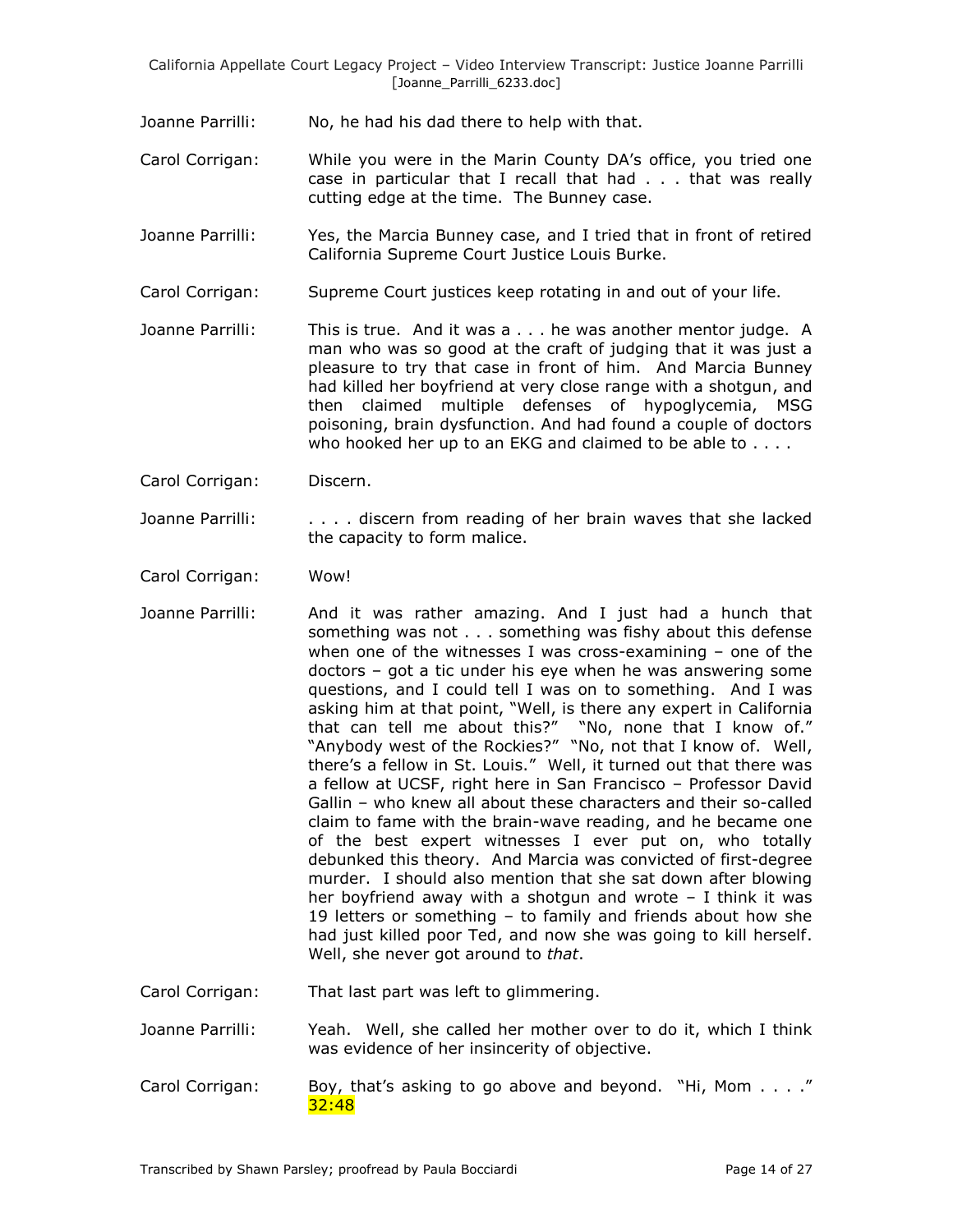- Joanne Parrilli: Yeah, once again.
- Carol Corrigan: Was there DNA involved in that case?
- Joanne Parrilli: No, no, no DNA, just the brain waves that were going.
- Carol Corrigan: So you were such an effective cross-examiner, and the mention of the tic is terrific. Talk a little bit about how a terrific crossexaminer studies the subject during the examination.
- Joanne Parrilli: Well, it's . . . . You can learn so much even though you've been up to your eyebrows in the case for so long – by the way the witness answers questions, by the blinking of the eyes, by the squirming in the seat. And you just have to stay with it when you strike gold like that.
- Carol Corrigan: Well, it certainly did work for you often.
- Joanne Parrilli: Yes, it did.
- Carol Corrigan: So, the bench. How did that decision get made, from your standpoint?
- Joanne Parrilli: Well, after I decided to come back to Alameda County, having made that announcement up in Tahoe, I was fortunate enough to get . . . be rehired. And within the first few months . . . .
- Carol Corrigan: You mean, rehired in the Alameda DA's Office?
- Joanne Parrilli: Correct. And in the first six months or so, I remember going to a criminal courts bar dinner. And Alice Sullivan . . . . Actually it was a little longer than that, yeah, it was probably 1984, so it was about a year and a half or so later, 'cause I really started in January of '83. And Chic Sullivan – my mentor, Alice D. Sullivan – motioned to me at a criminal courts dinner to come out in the hallway, and she referred to a conversation we had been having at the cocktail hour. And she said, "Are you really serious about wanting to be a judge?" and I said, "Yeah, I think that is something I would like to do." And she goes, "Well, now is your time. They're looking for women who have had a lot of trial experience. They're looking for women who have a background in criminal prosecution. You should put your name in." That was a Thursday night dinner, and I think by Sunday I had the form filled out and was over at Chic's house and we were going over it together.
- Carol Corrigan: And anyone who's filled out that form knows that to fill out that form in that amount of time . . . . I don't even know in those days, when you couldn't get it on line, how you even *got* the form in that amount of time.
- Joanne Parrilli: I think she had it for me. 34:59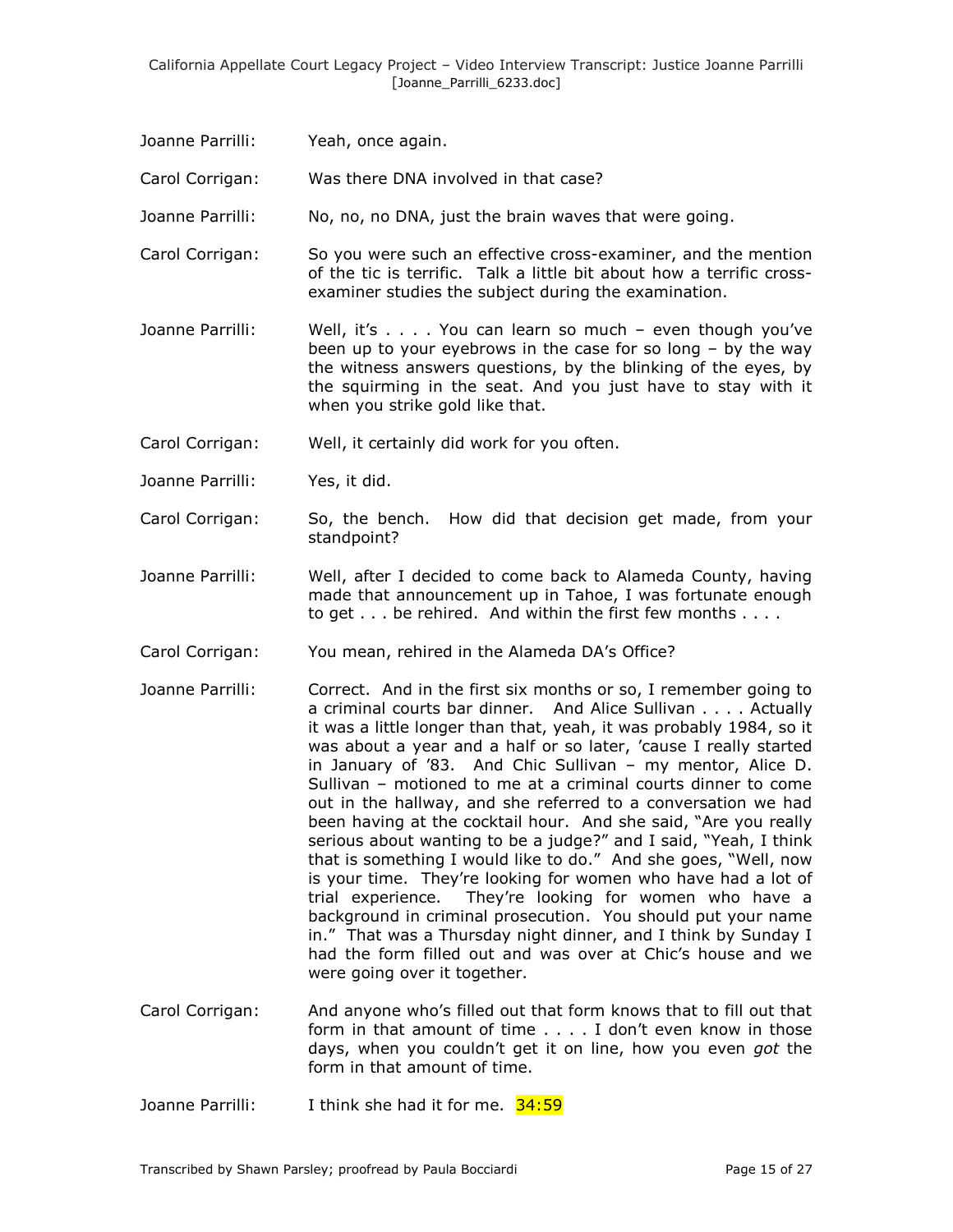Carol Corrigan: Ah.

Joanne Parrilli: She had a supply, and it was a little easier in those days. It wasn't quite as lengthy as it is today.

- Carol Corrigan: But it was no mean feat. I recall that part.
- Joanne Parrilli: No, it was just . . . . The strange part was for some reason I had kept a record of all my trials and all the lawyers and judges I had appeared with and before. And so I had that at my fingertips, you know. Why I did that I don't know, but maybe intuition was there in the very beginning.
- Carol Corrigan: Ignatius Loyola was whispering in your ear?
- Joanne Parrilli: Must have been.
- Carol Corrigan: Once you went on the bench, did you miss mixing it up in the pit as an advocate?
- Joanne Parrilli: You know, I did a little bit in the beginning. I would often find myself in the shower in the morning giving the closing argument that I thought the lawyer should give in whatever case I was trying, or imagining the cross-examination that I would have done, you know, and asking the questions that I would have asked. But that faded fairly quickly. And in the municipal court you are so busy. I was so busy as a muni court judge for those three years that I quickly realized how much I had to learn about judging. And . . . .
- Carol Corrigan: Talk about the transition a little bit . . .
- Joanne Parrilli: Oh . . . .
- Carol Corrigan: . . . from advocate to judge.

Joanne Parrilli: Well, I got off to a rocky start, I would say, because I remember in one of my very first trials taking over the crossexamination of not just anyone, but the criminal defendant.

- Carol Corrigan: Might as well start at the top.
- Joanne Parrilli: And I tried to be as neutral as possible. But I do remember a juror saying after the trial, "Boy, those questions you asked really helped, Judge," when they convicted her. So, I quickly had to learn not to do that.
- Carol Corrigan: I seem to recall that the exact quote was, "We really thought maybe she was not guilty until you did *your* cross examination." Then it was very clear. 36:40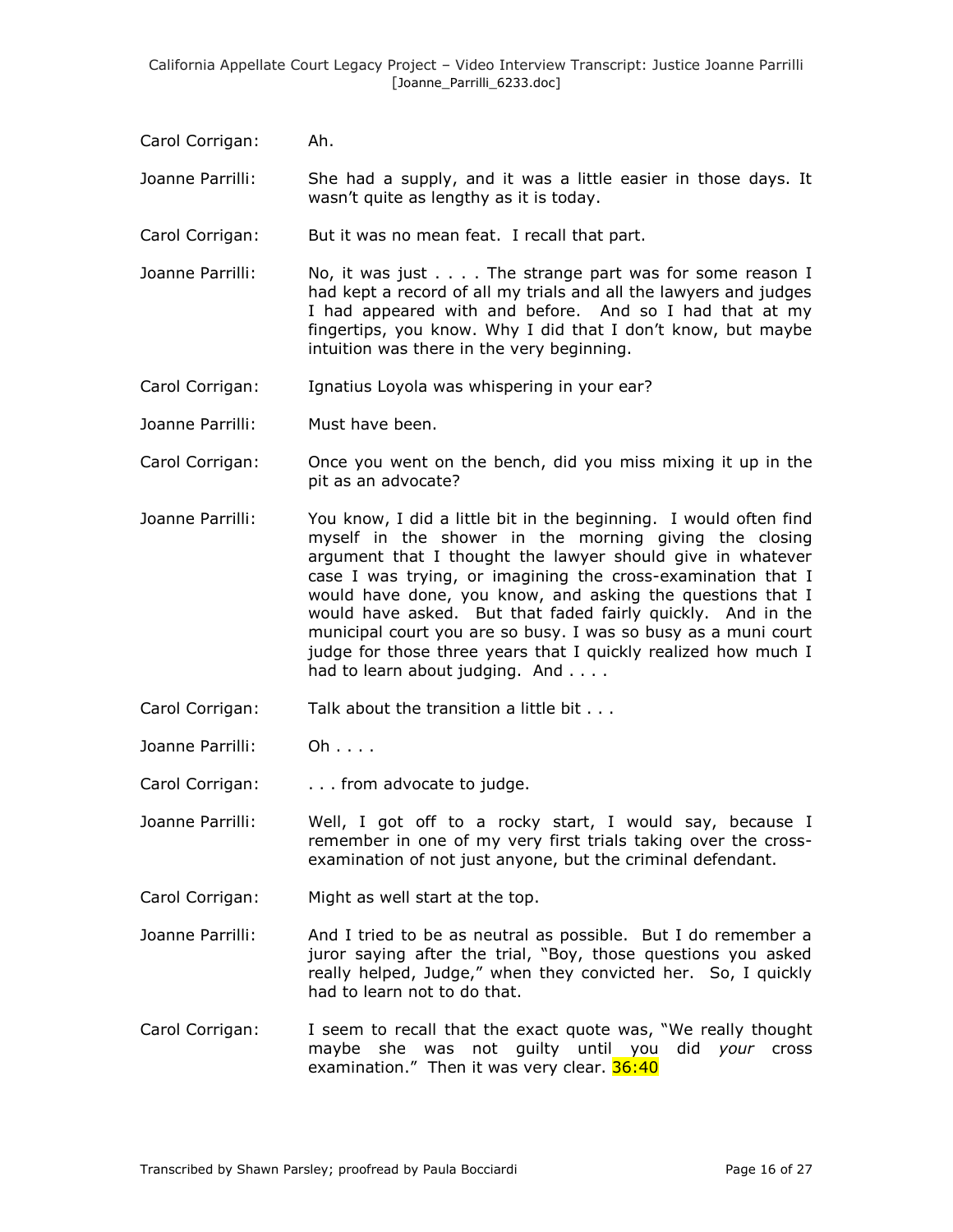- Joanne Parrilli: Yeah, I could have repressed that. But I learned very quickly that was not my role as judge.
- Carol Corrigan: So after a relatively brief appearance on the municipal court, you were elevated to the superior court. So three years on the muni court?
- Joanne Parrilli: Yeah, roughly three years, and then I went to superior for about six.
- Carol Corrigan: So what was the best part about being a trial court judge?
- Joanne Parrilli: I think the best part was the . . . what we referred to earlier: the drama, the excitement, the case unfolding and you're not knowing exactly how it was going to go because when the scene is set in hell, often you don't have angels for actors and actresses. So it was very exciting. And there were often new issues coming in, evidentiary issues that would arise. I did have the first DNA case in Alameda County, *People v. Barney,* and we had a lengthy hearing – a Kelly-Frye hearing – before the trial on that one. The interesting thing about *Barney* was that the DNA evidence wasn't dispositive. Mr. Barney dropped his wallet at the scene.
- Carol Corrigan: Particularly bad technique.
- Joanne Parrilli: Yes, but . . . Which, of course, is how they found him and made the arrest. But it was pivotal in the sense that this was going to be the first DNA case, and very good lawyers on both sides. So it was that kind of excitement that I found as a trial judge that made the job worthwhile. The difficult part was pretending – or not pretending, but – everyone in the courtroom looks to you as though you are in charge and often times you have very little control over what's going on. The lengthy endless examinations you can move along somewhat, but you can't interfere with the trial.
- Carol Corrigan: *Barney* went to the Supreme Court, didn't it?
- Joanne Parrilli: It went to the Court of Appeal.
- Carol Corrigan: Oh.
- Joanne Parrilli: That was Justice Chin's decision.
- Carol Corrigan: And then the justice went to the Supreme Court.
- Joanne Parrilli: Yes.
- Carol Corrigan: Who were some of your mentors as a trial judge?
- Joanne Parrilli: Well, I've mentioned two: Broussard and . . . . 38:46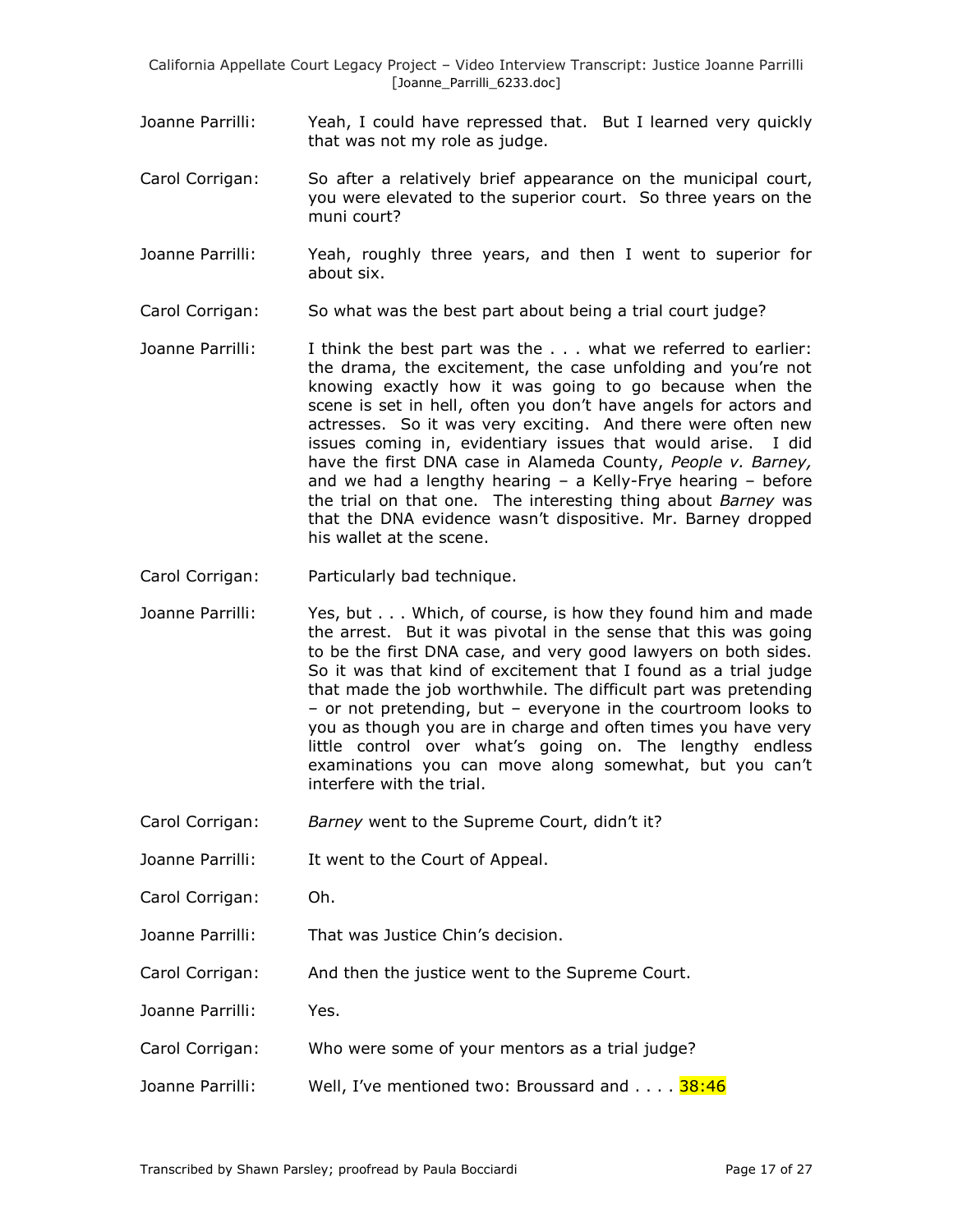- Carol Corrigan: Sullivan.
- Joanne Parrilli: No . . . . No, Judge Burke in Marin County. Alice Sullivan was certainly a mentor when she became a judge herself. And Jackie Taber at the municipal court when I was a new lawyer. I liked her style of judging. So those were . . . .
- Carol Corrigan: There was a man named Martin Pulich.
- Joanne Parrilli: Oh yes, my dear friend Martin Pulich. He was a mentor in a different way. He gave me confidence as a lawyer, first of all, because he treated us just the way he treated the guys. He gave us wild nicknames like he gave the guys. My nickname was "Piranha." That was the nickname he gave me – a maneating fish. He gave you "Barracuda," as I recall.
- Carol Corrigan: He was in a fish phase at the time.
- Joanne Parrilli: Yeah, he was in a fish phase at the time, and ultimately he I think nicknamed you Torquemada's Handmaiden.
- Carol Corrigan: Oh, I want to thank you for putting that down on the historical record.
- Joanne Parrilli: Oh, as a DA I think that was a wonderful moniker to have. And he was . . . . You know, he was so fair in what he did. I always felt that Judge Pulich set an example about how you had to do what the law required whether you liked it or not, and I admired that in him. And of course he was funny as the day is long, so . . . .
- Carol Corrigan: Talk about the advice he gave both of us about structuring our career as judges. Do you remember?
- Joanne Parrilli: No, I don't.

Carol Corrigan: The lunch we had where he said, "Listen, dolls, don't do what I did and get stuck in one assignment."

- Joanne Parrilli: I do remember that, yeah. He encouraged us both to branch out, do some civil, and not be wedded to the criminal law forever.
- Carol Corrigan: There was quite a collegial spirit in those days on that bench. Talk about that a little.
- Joanne Parrilli: You're talking about Alameda County now?
- Carol Corrigan: Yes. Trial court.
- Joanne Parrilli: Yeah, it really was. I mean, there was a great camaraderie among the men and women judges, and even among the bar. I mean, I found it distinctive that we had this criminal  $40:50$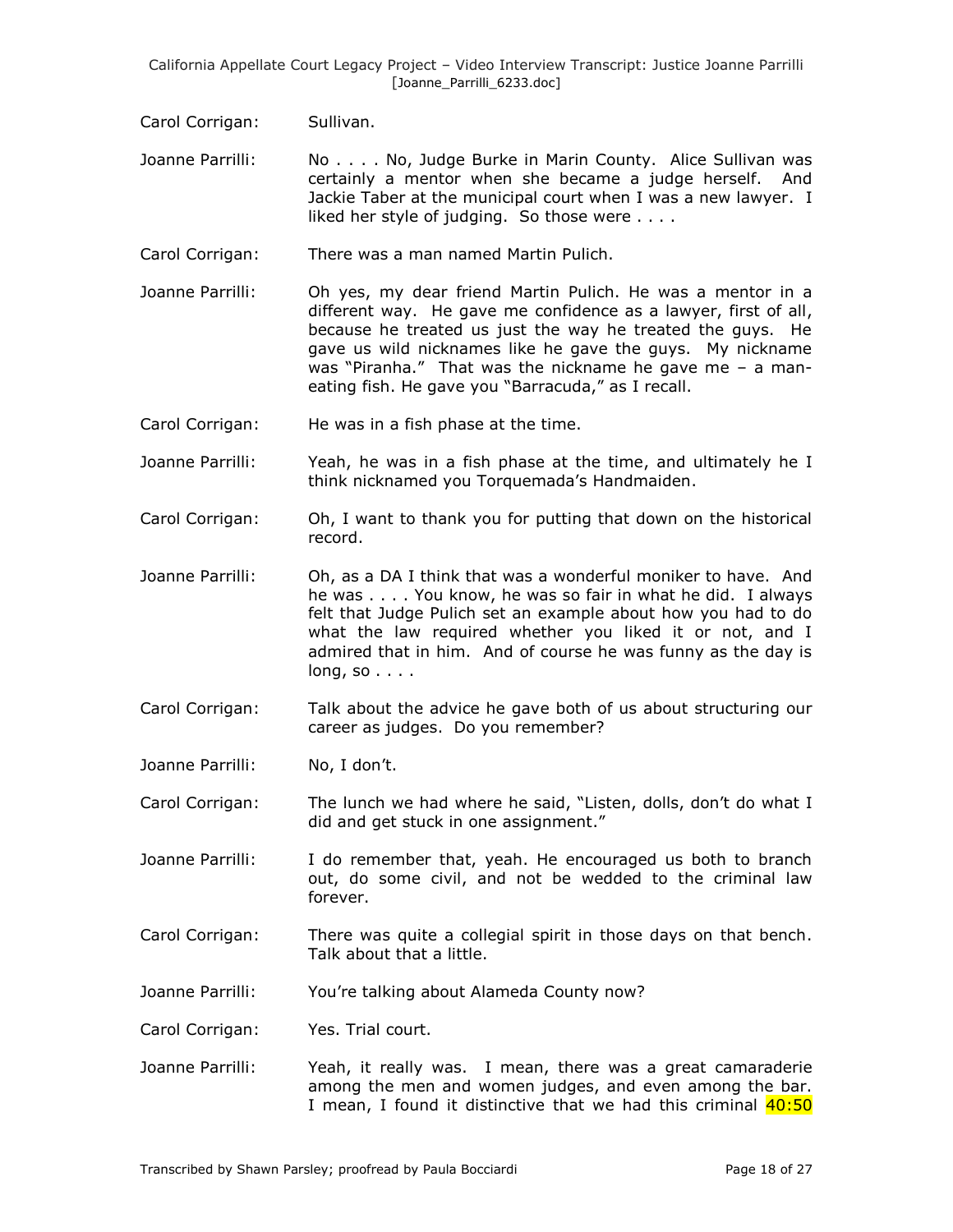> courts bar association that the judges would go to and the DAs and the PDs. I mean it was just very, very collegial. And, of course, in our era, many DAs found their way to the bench, and so there was that added history that we shared. But even among judges who were older and from different backgrounds, there was always a sense of collegiality.

- Carol Corrigan: Okay, so yet again, you were shining in your assignment as a superior court judge. You'd been an administrative judge for the southern part of Alameda County, which was a great responsibility. So yet again you are doing terrifically well, but you are getting a little restive, now. We're thinking we should do something different.
- Joanne Parrilli: Well, what happened was, over my objection, I got assigned to the law-and-motion supervising judge calendar down in Hayward, southern Alameda County branch. I had really no civil background up to that point, but that was an assignment I had for about four years, and doing civil law-and-motion where you get a tremendous volume of cases, and not a lot of time to think about the rulings you are going to make, whetted my appetite for civil law. I thought, "Wow, wouldn't this be fun if you had time to think about it, and actually read and study the law in these areas?" And once I did that assignment, I thought, "It would be really fun to have an assignment at the Court of Appeal where you could reflect on the cases, work with others who were similarly motivated, and render good opinions."
- Carol Corrigan: So your first two appointments had been with Governor Deukmeijan.
- Joanne Parrilli: Correct.
- Carol Corrigan: And the Court of Appeal nomination was made by Governor Wilson.
- Joanne Parrilli: Correct.
- Carol Corrigan: All right, so, no surprise, you go through the vetting process and you are appointed to the Court of Appeal. Now there has to be a judgment about where exactly you are going to be sitting.
- Joanne Parrilli: Amazingly enough, you know, historically up until 1995 there had only been one woman on the First District Court of Appeal.
- Carol Corrigan: From Alameda County.
- Joanne Parrilli: At any time, and . . . . Well, actually, the first was from Alameda County, the second was from San Francisco County: Justice Werdeger.
- Carol Corrigan: Right, right, right, right. 43:07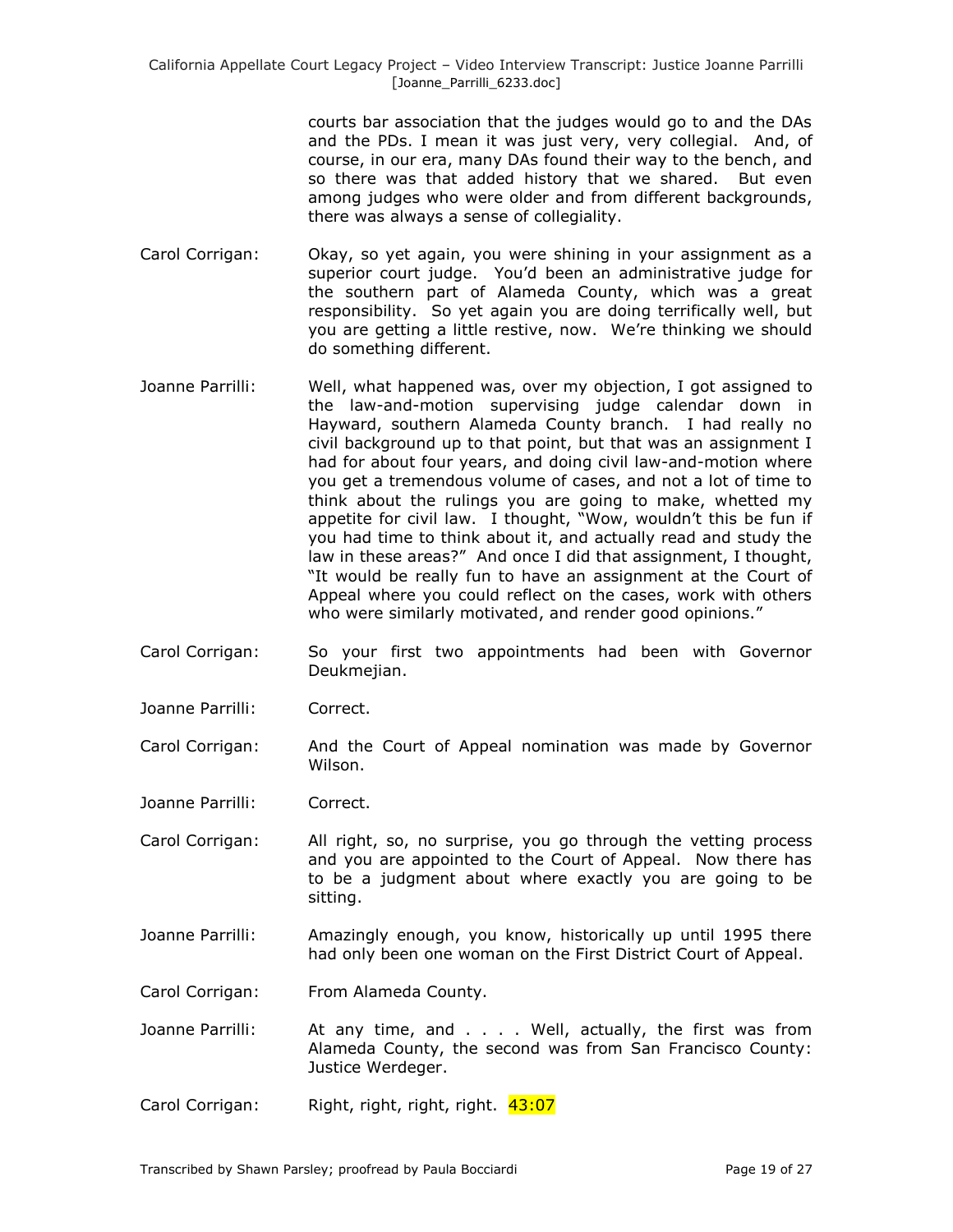Joanne Parrilli: Then the third was from Alameda County: Justice Corrigan.

Carol Corrigan: Oh, her.

- Joanne Parrilli: Uh huh. And so here we are, 1995, my name is in, there is a vacancy in the Fifth District – er, Fifth Division at the same time.
- Carol Corrigan: And we should say that the First District is divided into five divisions with . . . .
- Joanne Parrilli: Five divisions with four judges each, yeah, at this point. And so I assumed that I would go to Division Five; they had a vacancy. And lo and behold, the announcement comes and I have been assigned to Division Three, making me the first . . . second woman to serve on the court, but more importantly, serving with my friend of however many years at that point, Justice Corrigan.
- Carol Corrigan: And Justice Chin.
- Joanne Parrilli: So it was an Alameda County majority on the court.
- Carol Corrigan: And our fourth member . . . .
- Joanne Parrilli: At the time was Bob Merrill.
- Carol Corrigan: Truly one of the finest gentlemen ever to serve on the bench.
- Joanne Parrilli: Yes.
- Carol Corrigan: So there we are, all these kids from Alameda County, and . . . .
- Joanne Parrilli: All these girls in one division.

Carol Corrigan: Exactly – which made everybody very nervous. What was the best part about being on the Court of Appeal?

Joanne Parrilli: Oh, there are so many things. It is such a great job. It  $\dots$ . The best thing, I think, about . . . . The luckiest part of my career has been that within the law over 38 years I got to move from assignment to assignment, and it's . . . . Working on the municipal court was wonderful, working on the superior court was wonderful, but you get restless and then you get to move and go do something else. And so moving to the Court of Appeal suited my introverted personality much more. And just having the time to read and think and talk to other really smart people about the cases, I found incredibly enriching. And I had two wonderful . . . three really wonderful research attorneys in very short order when I came on the court – brilliant, brilliant lawyers with whom I worked: Bill Hancock, Alan 45:02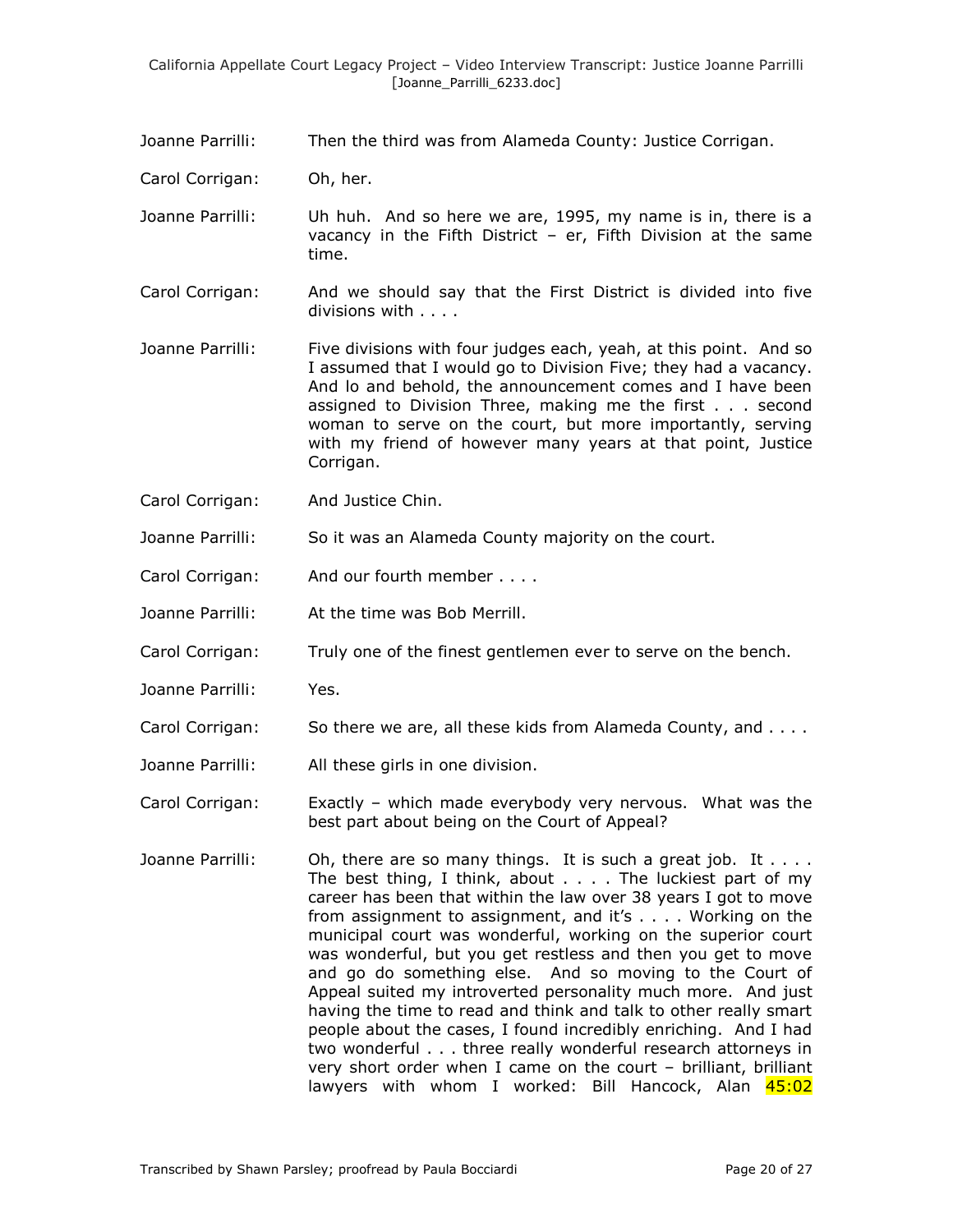> Stephens, and Jennifer Ray Smith. And so I felt like I had died and gone to heaven.

- Carol Corrigan: In your time at the Court of Appeal, from which you retired in 19 . . . I'm sorry, 2000 and . . .
- Joanne Parrilli: Last year, 2007.
- Carol Corrigan: . . . you authored 165 cases, and when you . . . . I'm sorry, 1,165 cases.
- Joanne Parrilli: That's better.
- Carol Corrigan: If I'd have been good at math, I would have gone to medical school. And when you add the number of cases that you participated in authored by your colleagues, we get up to nearly 5,000 cases.
- Joanne Parrilli: Yeah.
- Carol Corrigan: Which ones are you the most proud of?
- Joanne Parrilli: It's amazing, when I think of that number; that number is staggering. Well, I published, I think, around 142 cases, and those are the ones you remember the best. Certainly the *Peterson* case, on which I dissented fairly early on – that was the second year after I came on the court – having to do with the accrual of damages for purposes of Prop 51. I dissented in that case; you and Ming wrote the majority. And I remember arguing with you on the street corner of 2nd and Howard, I think it was, as we were headed to lunch.
- Carol Corrigan: We always managed to find opportunities to argue at every opportunity.
- Joanne Parrilli: Yeah, raising our voices, actually, a bit. I really enjoyed working on that case, and ultimately the Supreme Court adopted pretty much what I had written in the dissent.
- Carol Corrigan: So this is the way trial lawyers are you only talk about the cases you've won.
- Joanne Parrilli: Exactly, exactly. Then the other one I remember, will always remember, is the *Kroncke* case where . . . . That was several years later, I think it was '99 when we filed that one, and you were in the dissent on that, and Wes and I were in the majority. And that took . . . and we had stacks of versions that had . . . . And for a while I thought it was going to tear our 30year friendship. But it was wonderful how it worked out, because it's exactly how the law should work: we ended up constructively criticizing each other's versions, and making positive changes in each other's drafts, and we ended up friends. So we must have done something right. 47:06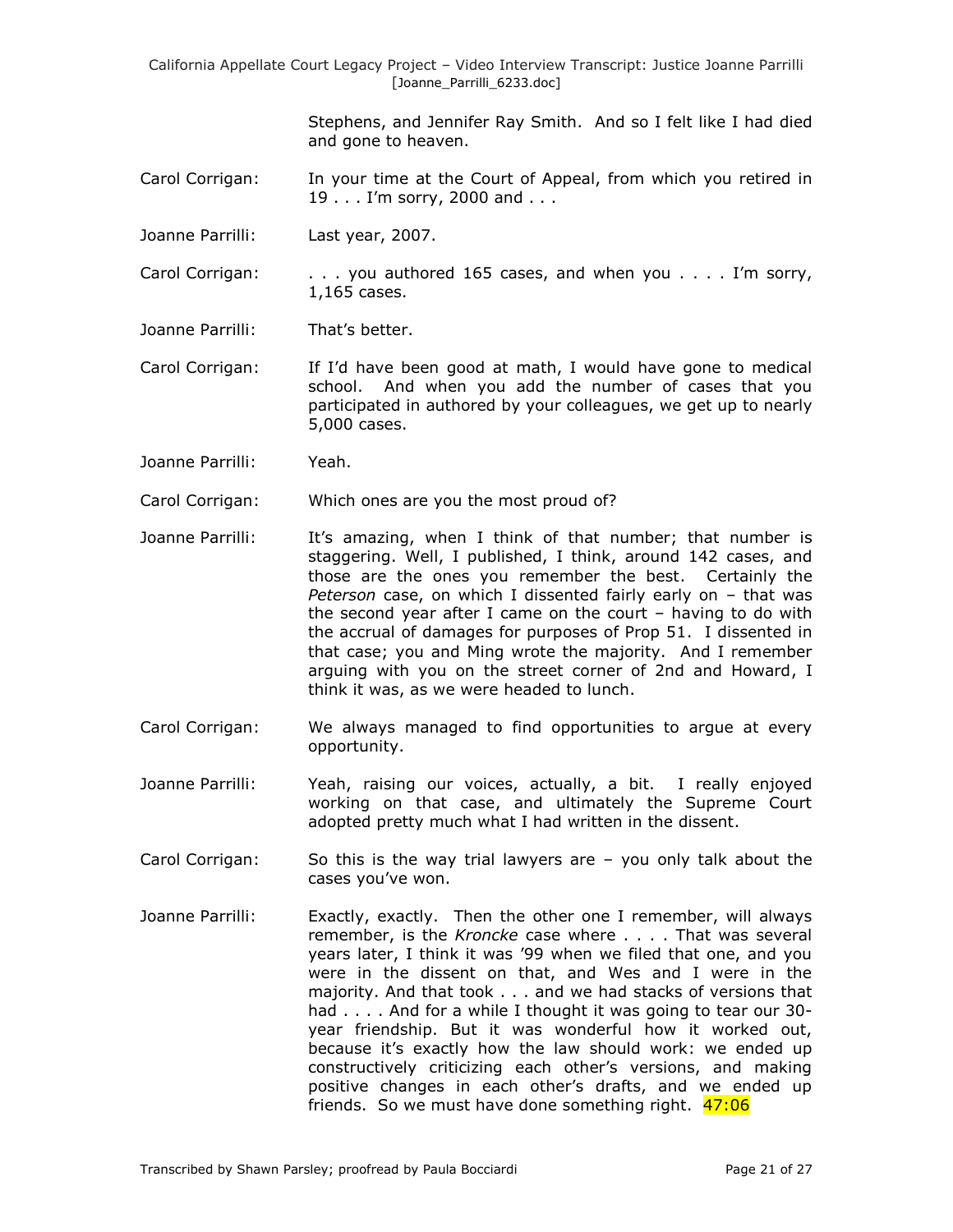- Carol Corrigan: Amazing, yep. And I remember when we were all on the Court of Appeal, when there was an issue it was not at all unusual for one or the other of us to just wander into the other's chambers and say, "Can we change this sentence?"
- Joanne Parrilli: Absolutely. Yeah, that was the way it was done. And . . . . So those two cases stand out in my mind. And of course the *Marriage* cases, working on the *Marriage* cases a couple of years ago, that was again how the law should work.
- Carol Corrigan: Some day, someone will be viewing this from some dusty archive, and they'll go, "The *Marriage* cases – what's the deal on those?" Maybe you need to give just a little more context.
- Joanne Parrilli: The *Marriage* cases were the cases consolidated for trial before Judge Kramer that dealt with the issue of the right for gays and lesbians to marry – was there a constitutional right to marry? And we got it when it first came up on a writ from – our division got it, Division Three – when it first came up on a writ, which meant that it was going to be with us for the duration. And it did remain there. And we knew it was in a strange kind of place to be, because you knew that whatever you decided had a shelf life of about five minutes until they could get a Notice of Appeal filed in your court, the Supreme Court, to seek review. But you also knew that what you were going to say would have value in terms of the discussion that was going on on this very vital issue. So it was a wonderful case to work on, and I'll never forget the oral argument which took the better part of the day  $-$  I think it was about 5 1/2 hours. Coming out, the three of us – it was Justice McGuiness, Justice Kline, and myself – and just looking at one another and all agreeing what a wonderful day it had been. The quality of lawyering, the argument, the intensity of the beliefs, it was just . . . it was a fabulous experience to be part of.
- Carol Corrigan: So Justice McGuiness wrote the lead opinion in which you joined but then you wrote your own concurrence.
- Joanne Parrilli: I did.
- Carol Corrigan: And that has been described in many writings as being a more philosophical treatment of this subject.
- Joanne Parrilli: Right.
- Carol Corrigan: When you . . . . Occasionally on the courts of review you have an opportunity to wax philosophical. Talk a little bit about that aspect of the job.
- Joanne Parrilli: Well, especially on a case of this type, where so many of the underlying issues people aren't willing to talk about out right out loud, it seems. The intersection of matters of faith in 49:37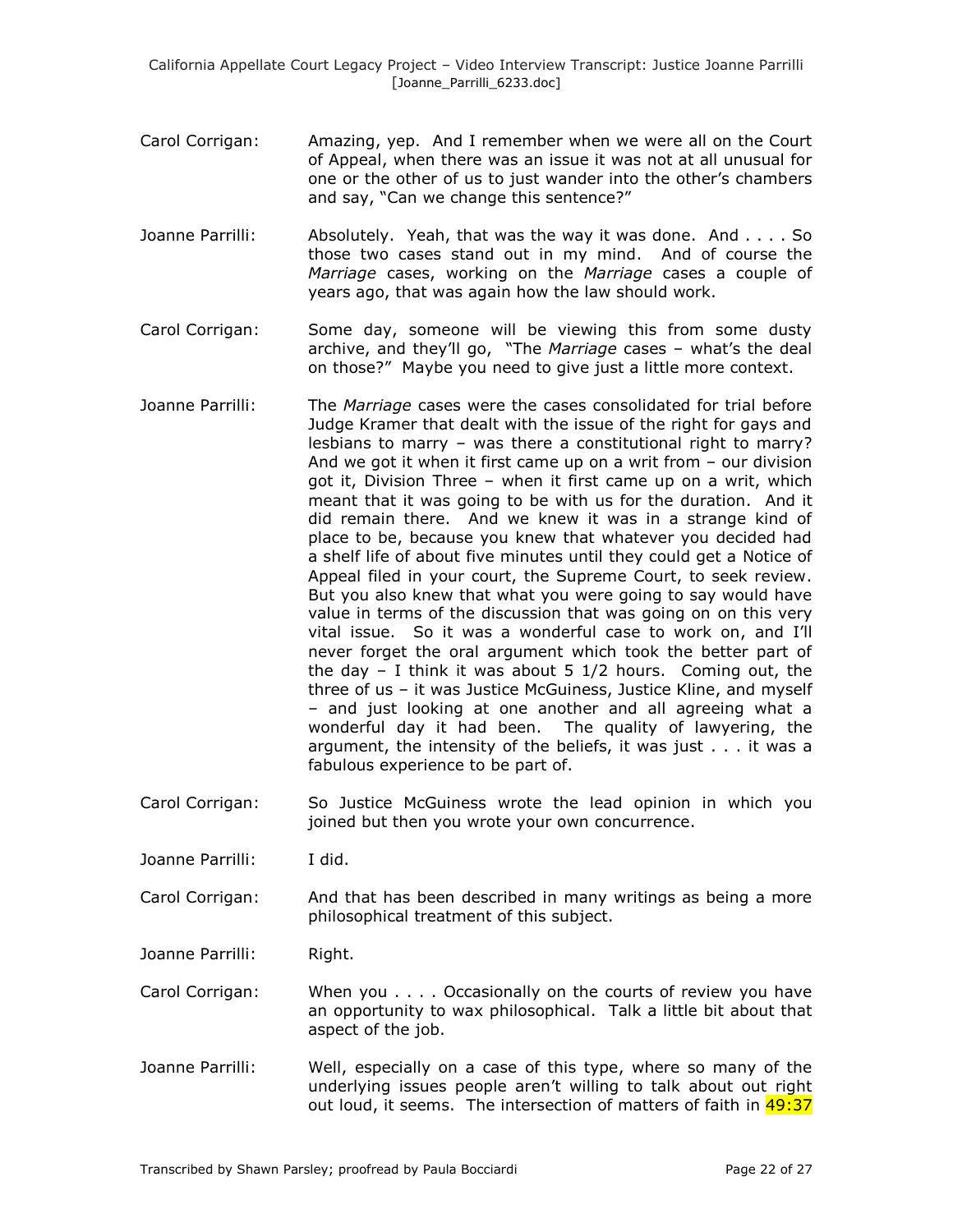> culture. And I just felt it was important in that case to put some of those things on the table. And I do think in other cases, there is often an opportunity for a judge to go a little bit deeper than the surface issues – without avoiding those issues, of course, but to get some more development of the ideas out there for their audience.

- Carol Corrigan: In addition to your work as a judge, you have made a number of other legally related contributions. You've been a teacher, an author, you've sat on the Judicial Council, you've been involved in the California Judges Association ethics panel, you served as a special master, I think, for the CJP – the Commission on Judicial Performance – all on top of a very demanding job. What motivated you to get involved in some of those things?
- Joanne Parrilli: Well, I think it's part of our job. I think judges should take on . . . should come out from behind the bench and be involved in activities that aren't just court-related. The judiciary has to get out there and be known, and we have a wealth of experience and education that we should share with those behind us coming down the track in the law schools, and judges who are new, and so I just always considered it a part of the job.
- Carol Corrigan: And beyond the job and beyond the law, you've also been very active in your community. You have sat on the boards of directors of Chanticleer and A Friendly Place; you've been very active at the Newman Center at the University of California, Berkeley. Talk a little bit about that more broad involvement in the community.
- Joanne Parrilli: Well, again, they were just things that I found interesting. I attended a Chanticleer concert many years ago and fell in love. I thought I understood the phrase "sound of angels singing" when I heard their voices, and started going to concerts, and was eventually asked to be on the board, which was a great honor. A Friendly Manor is a woman's day care – started as a woman's kind of day shelter where women who are living on the street could come in and find a clean shower and a cup of tea and warm up. We eventually expanded and now have 25 rooms where women can stay for up to a year. Things that are, you know, rewarding, and expose us to a different view of life and culture.
- Carol Corrigan: You . . . . Beyond all of that responsible stuff, what about the fun stuff? I know that you are a woman of many, many interests. Talk a little bit about some of your hobbies.
- Joanne Parrilli: I know you want me to talk about my trapeze experience.
- Carol Corrigan: I do!
- Joanne Parrilli: Yes, well, I took up trapeze. 52:11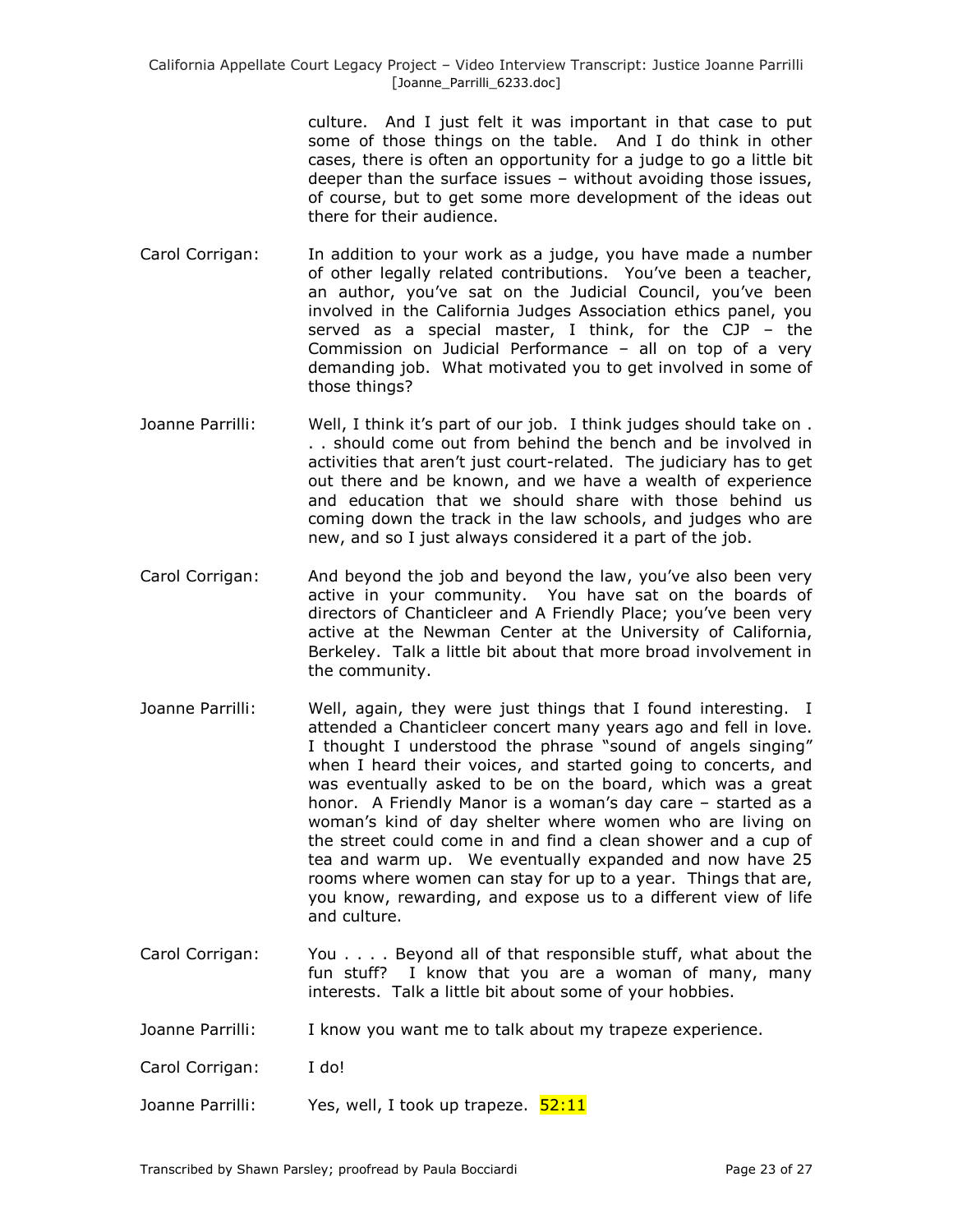- Carol Corrigan: I mean, how many justices on the Court of Appeal get involved in the trapeze, or at least are willing to talk about it?
- Joanne Parrilli: As a child that was my one recurring dream, was of flying. And I thought trapeze would be the closest I could get to it. So I signed up at Sam Keen's farm up in Sonoma County and the City Art Center here in San Francisco, the City Circus Arts, and took probably about eight lessons. Never could make it to the catcher. Did more than I ever thought I could do, and I loved jumping off the bar, but I saw these young kids behind me that got to the catcher on the first try and I thought, "Hmm, maybe it's age." So I did that in about 1996, I think it was, and enjoyed it, but . . . .
- Carol Corrigan: All the rest of us were in fear and trembling thinking you were going to show up on some Monday encased in plaster of Paris.
- Joanne Parrilli: Never happened. Photography is another interest of mine. I started taking pictures when I was 20 years old and I . . . . There have been many years where I haven't taken any, but I am getting back into taking it now, and I enjoy this new . . . this whole new technology of Photoshop and what you can do with it. And even though I don't trust any photograph I see anymore, I have enjoyed playing with that.
- Carol Corrigan: And you were a horsewoman for a while.
- Joanne Parrilli: Oh, yes. I rode horses as a young girl and I was lucky enough to have a fellow on our street who had several horses and he had an injured back and couldn't ride so he gave me the privilege of riding and showing his horses. So that was great fun.
- Carol Corrigan: Relatively well into your career you decided to study theology.
- Joanne Parrilli: Mm hmm.
- Carol Corrigan: Talk a little bit about that.
- Joanne Parrilli: Well, I remember saying when I was a young lawyer probably in my first eight years or so of practicing law – that when I finished with the law I wanted to study world religions, and that desire kind of grew. I went through a very difficult strained divorce in 1995 and was alone for the first time in my life. And I've heard this described by many people – that for many people, mid-life, something cracks open. And that certainly happened in my life. And I found myself drawn into the mystery of God more, and so that seed that had been planted many, many years ago about studying religion resurrected, if you'll pardon the expression. And I began taking classes.

Carol Corrigan: Where? 54:26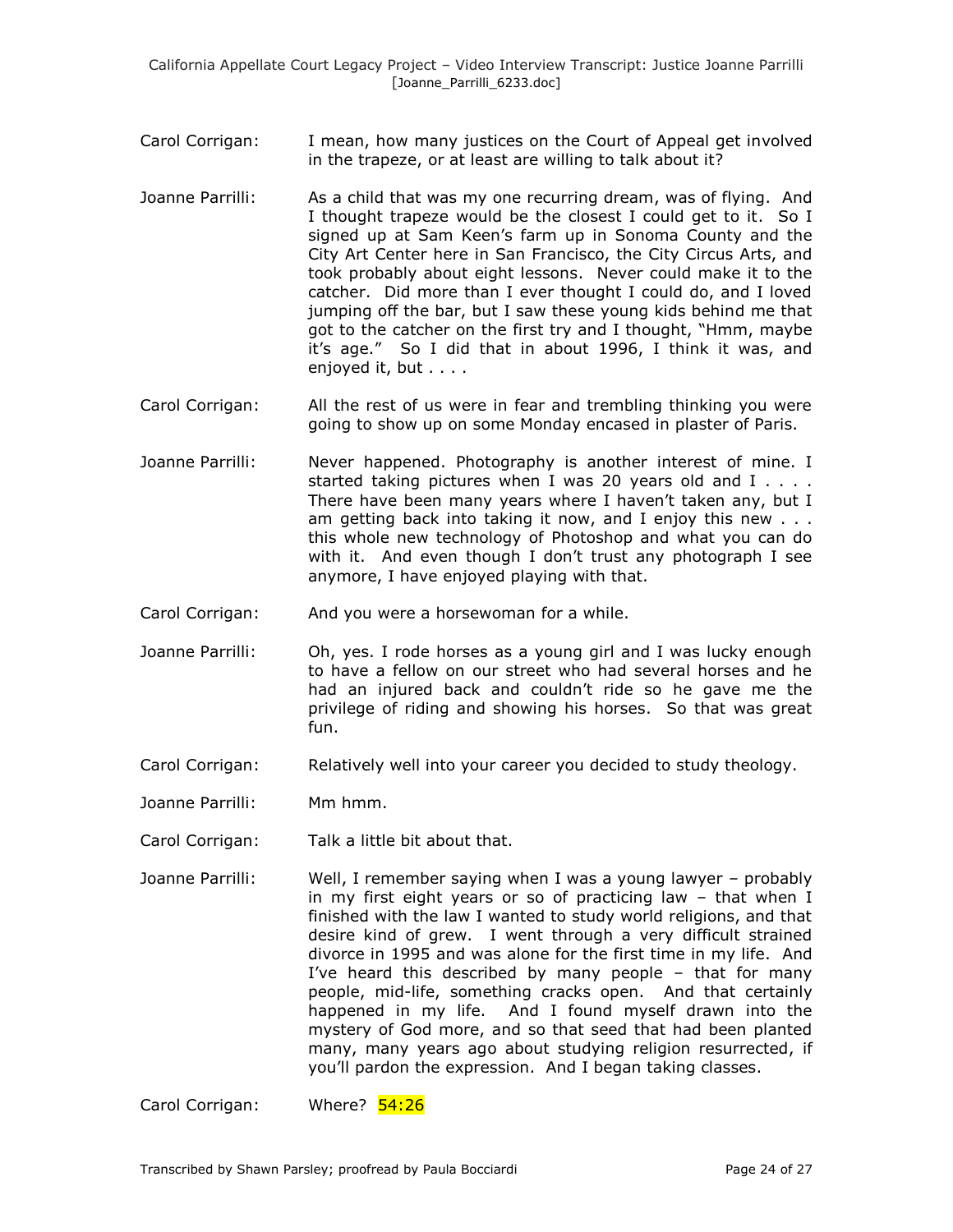- Joanne Parrilli: Graduate Theological Union in Berkeley. I matriculated a course through the Jesuit School of Theology.
- Carol Corrigan: Naturally.
- Joanne Parrilli: And remain a student there and will probably be a student there for the rest of my life. I'll be their perpetual student that just takes a class here or there, and enjoys the environment.
- Carol Corrigan: Your faith is particularly important to you. How do you see the role of an individual's faith on their job as a judge in a very diverse and secular society?
- Joanne Parrilli: It's a difficult job. I mean, I think that it can pose problems. I never – in spite of the fact that I had the *Hovey* case charged – I never had a death penalty case, either as a lawyer or a judge. And I guess I consider that a blessing, because I don't know how that would have rubbed up against my faith on that. On the other hand, I think if judges take an oath to defend the Constitution and apply the law of the state, that's their job. And personal beliefs or concerns have to be set aside.
- Carol Corrigan: You have been part of the jurisprudence of California for a disgustingly long time.
- Joanne Parrilli: Yes, I am very old. Thank you for reminding me.
- Carol Corrigan: How would you like to be remembered as a judge and lawyer?
- Joanne Parrilli: I think I'd like to be remembered as somebody who tried. Somebody who tried to get it right, who wasn't afraid of the difficult cases, who took them and who tried to get it right under the law.
- Carol Corrigan: Fair enough. We'll see how that turns out. You have been honored a number of times, and quite rightly so. You received the President's Award from the California Judges Association, you've been honored by Volunteers in Parole, and I know – importantly to you – you were awarded the Saint Thomas Moore award, which is awarded to . . . primarily to Catholic lawyers. Which of those are you most proud of?
- Joanne Parrilli: Well I think the President's Award from the California Judges Association. I was on the Executive Board for a number of years. I was always active in CJA events and educational programs. But the award came as a total surprise. I was at home, not even planning to go to the luncheon, when I got a call about 11:00 in the morning from Connie Dove. And she said, "Joanne, are you coming to the luncheon?" and I said, "You know, Connie, I wasn't going to come," and she said, "You'd better come." And just the tone in her voice, I knew I'd better get there. So I flew across the Bay Bridge  $-$  I was  $\frac{56:59}{2}$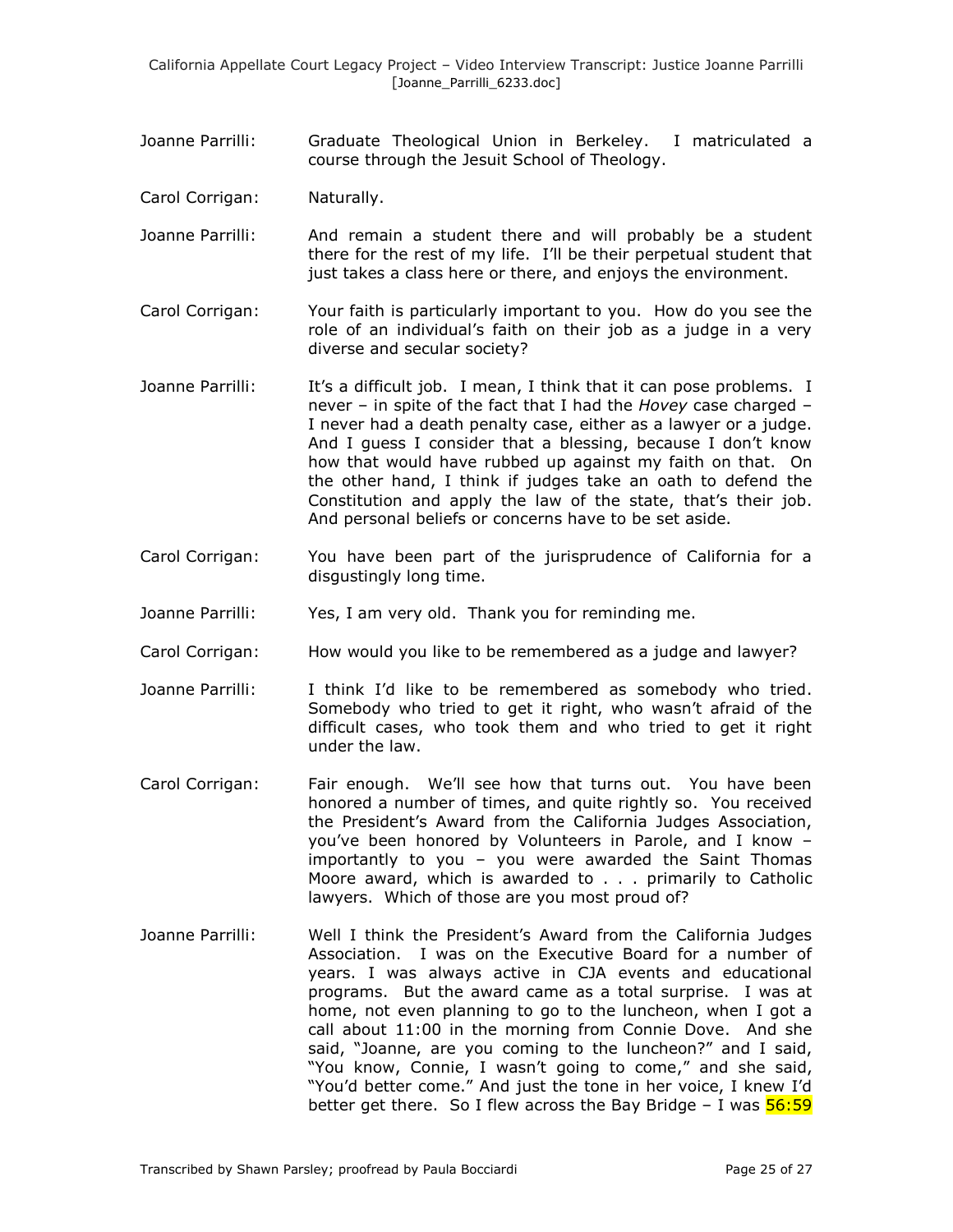living in Oakland at the time – I flew across the Bay Bridge . . .

- Carol Corrigan: Oh, you make that sound like that was unusual. You used to fly across the Bay Bridge all the time.
- Joanne Parrilli: And slipped into my seat beside Bernie Witkin, and the next thing I knew I was being called up and handed the award. So it was really quite a surprise and honor.
- Carol Corrigan: Is there anything you'd do differently?
- Joanne Parrilli: Wow.
- Carol Corrigan: Except the trapeze part, maybe.

.

- Joanne Parrilli: Oh no, I'd start that earlier. I don't think there is. You know, I have been blessed with a wonderfully interesting life. I regret that my marriage didn't last – that is a regret that I have – but I am happily married again to a wonderful man, so that's a blessing. John Faggi is a…
- Carol Corrigan: It's a blessing for you, poor John labors into that from time to time.
- Joanne Parrilli: He's a high school teacher, and I figure anyone who has spent 30-plus years dealing with teenagers can deal with me. So . . . . And I've recently became a grandmother without having to go through the parenting stage, which somehow made me feel guilty initially and then I realized, no, I probably wouldn't have been a very good mother, but I can be a decent grandmother.
- Carol Corrigan: So, what are you up to these days?
- Joanne Parrilli: I am doing some private work with ADR Services, here in San Francisco. And I am continuing my studies at the Jesuit School in Berkeley. I am spending a lot of time with the granddaughter and looking forward to more, and enjoying every minute of retirement.
- Carol Corrigan: I'm betting that there aren't that many retired Court of Appeal justices who also conduct retreats.
- Joanne Parrilli: This is true. I've been on a number of retreat teams. My favorite is the Judges and Lawyers Retreat, a silent retreat for judges and lawyers which happens every spring down at the Jesuit Retreat Center in Los Altos. A miracle of . . . .
- Carol Corrigan: Did you say . . . ?
- Joanne Parrilli: Yes, the miracle of that retreat now, how often do you get to witness a miracle? – is that judges and lawyers actually maintain silence for about 48 hours. Miraculous in itself. **58:56**